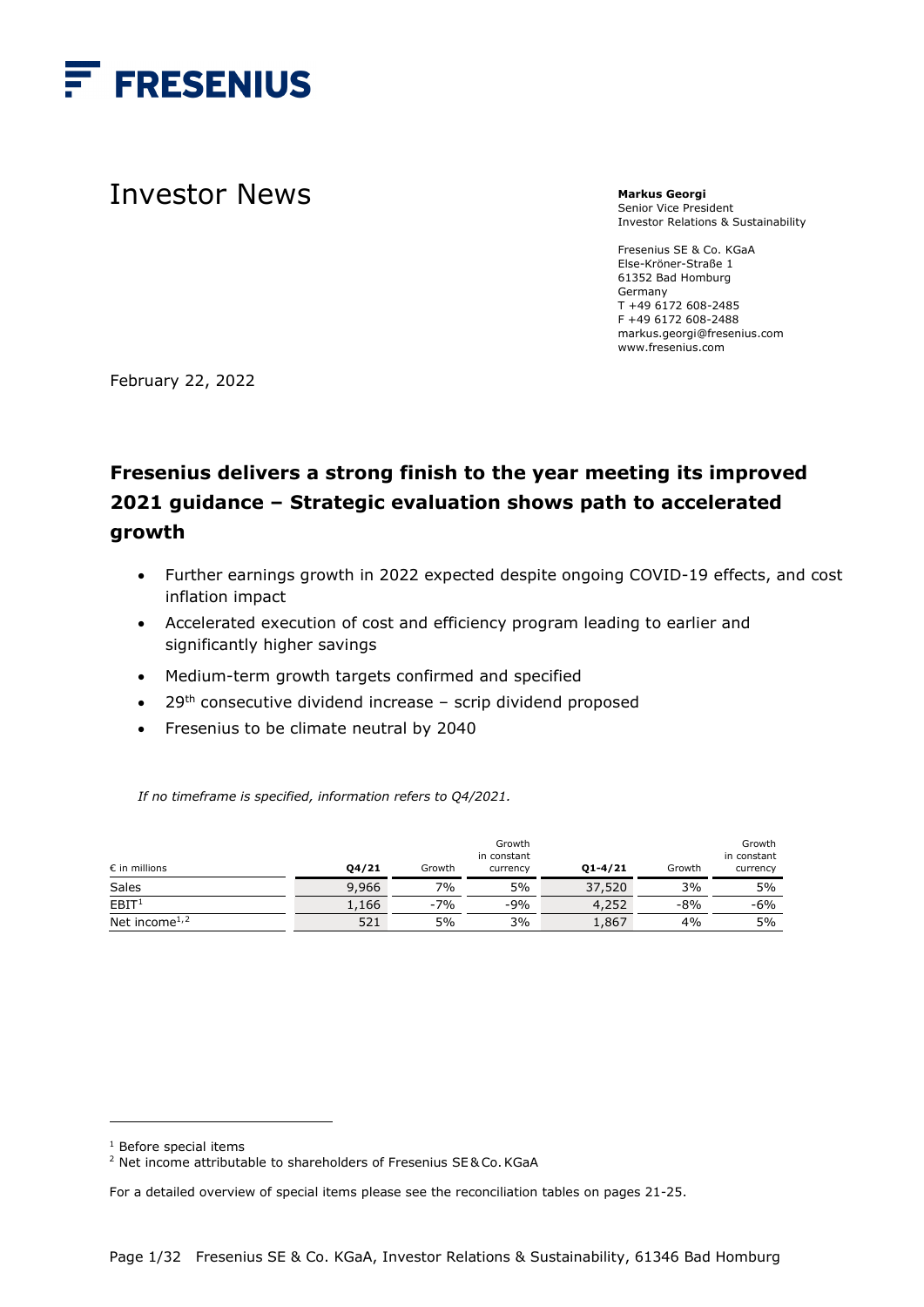Stephan Sturm, CEO of Fresenius, said: "Our mission is to protect people's health. Fulfilling that mission has rarely been as difficult as during this pandemic. But we have done our part and have lived up to our responsibility. In business terms, too, 2021 was challenging yet successful: We delivered a strong final quarter and fully met our targets for the year. In 2022 we expect continued profitable growth, despite rising inflation and the ongoing burdens caused by the pandemic. In our cost and efficiency program, we have made faster than expected progress. This is an important factor enabling us to confirm the medium-term targets we set well before the pandemic, giving us all the more reason to look ahead with optimism."

#### **Path to accelerated growth**

Fresenius has defined a strategic path to pursue accelerated profitable growth and hence to sustainably strengthen the Group and each of its business segments by tapping new sources of capital and prioritizing segment capital allocation. All our stakeholders continue to benefit from the advantages of the Group's current structure, which offers stability through diversification as well as efficiency through economies of scale, access to attractive debt financing and tax savings.

All of Fresenius' business segments have excellent market positions and ample meaningful growth opportunities. Properly balancing the objectives of all our stakeholder groups requires an even more targeted approach to capital allocation. While Fresenius continues to believe in the virtues of vertical integration, the Company is keen to gradually re-balance the relative weights of its products and service businesses.

Primarily based on its superior profitability and excellent growth prospects, Fresenius Kabi is defined as top priority. With respect to Fresenius Medical Care, which has been particularly hard hit by the pandemic, the transformation program FME25 is expected to result in ever improving profitability and accelerated growth, driving improved valuation for Fresenius' controlling stake. For Fresenius Helios and Fresenius Vamed, smaller inorganic growth opportunities will continue to be financed from Fresenius Group funds. For larger growth opportunities, Fresenius is open to value-enhancing external equity investments at the level of these business segments. An equity increase on Group level would then be redundant and is hence not foreseen.

By setting this course, Fresenius will accelerate the growth of each of our business segments for the benefit of all stakeholders.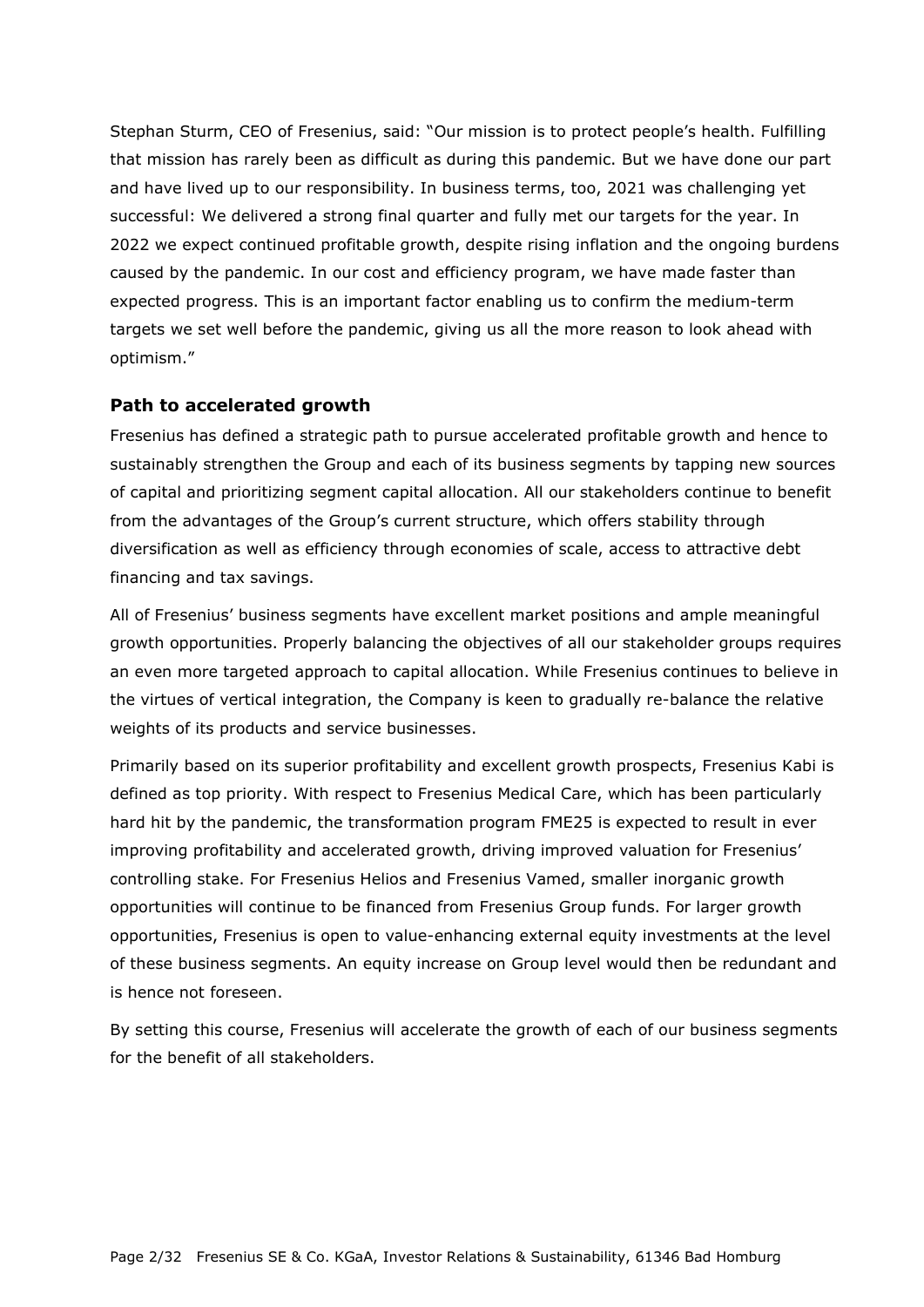"We are moving Fresenius ahead at speed, with a measured and well-managed transformation of our company. All our business segments have strong market positions, and great growth potential. We intend to harness this potential – guided by clear strategic priorities that will combine additional sources of more dynamic growth with the advantages of a broad business structure. Fresenius remains a diversified healthcare group, with a sharper profile, that will be active in wide-ranging and very exciting areas of medicine," said Stephan Sturm, CEO of Fresenius.

# **FY/22 Group guidance**

For FY/22, Fresenius projects sales growth<sup>[1](#page-2-0)</sup> in a mid-single-digit percentage range in constant currency. Net income<sup> $2,3$  $2,3$ </sup> is expected to grow in a low-single-digit percentage range in constant currency. Implicitly, net income<sup>2</sup> for the Group excluding Fresenius Medical Care is expected to grow in a low-single-digit percentage range in constant currency.

Without further acquisitions, Fresenius projects an improvement of the net debt/EBITDA<sup>[4](#page-2-3)</sup> ratio (December 31, 2021:  $3.51x^5$  $3.51x^5$  $3.51x^5$ ) into the self-imposed target corridor of 3.0x to 3.5x by the end of 2022.

# **Assumptions for guidance FY/22**

COVID-19 will continue to impact Fresenius' operations in 2022. The extent of the impact on the Group is to a large degree dependent on the vaccination coverage in Fresenius' relevant markets and the potential evolution of new virus mutants.

Fresenius closely monitors the development of the COVID-19 pandemic and the associated various containment measures enacted in the Company's relevant markets. Fresenius expects COVID-19 case numbers to decline from spring 2022 onwards and consequently the number of elective treatments and staff availability to improve. A possible significant deterioration of the situation associated with further containment measures that could have a significant and direct impact on the health care sector without any appropriate compensation is not reflected in the Group's FY/22 guidance.

<sup>1</sup> FY/21 base: €37,520 million

<span id="page-2-1"></span><span id="page-2-0"></span><sup>&</sup>lt;sup>2</sup> Net income attributable to shareholders of Fresenius SE& Co. KGaA

<sup>&</sup>lt;sup>3</sup> FY/21 base: €1,867 million; before special items; FY/22: before special items

<span id="page-2-3"></span><span id="page-2-2"></span><sup>4</sup> At LTM average exchange rates for both net debt and EBITDA; pro forma closed acquisitions/divestitures;

excluding further potential acquisitions; before special items; including lease liabilities

<span id="page-2-4"></span><sup>&</sup>lt;sup>5</sup> At LTM average exchange rates for both net debt and EBITDA; pro forma closed acquisitions/divestitures; before special items; including lease liabilities

For a detailed overview of special items please see the reconciliation tables on pages 21-25.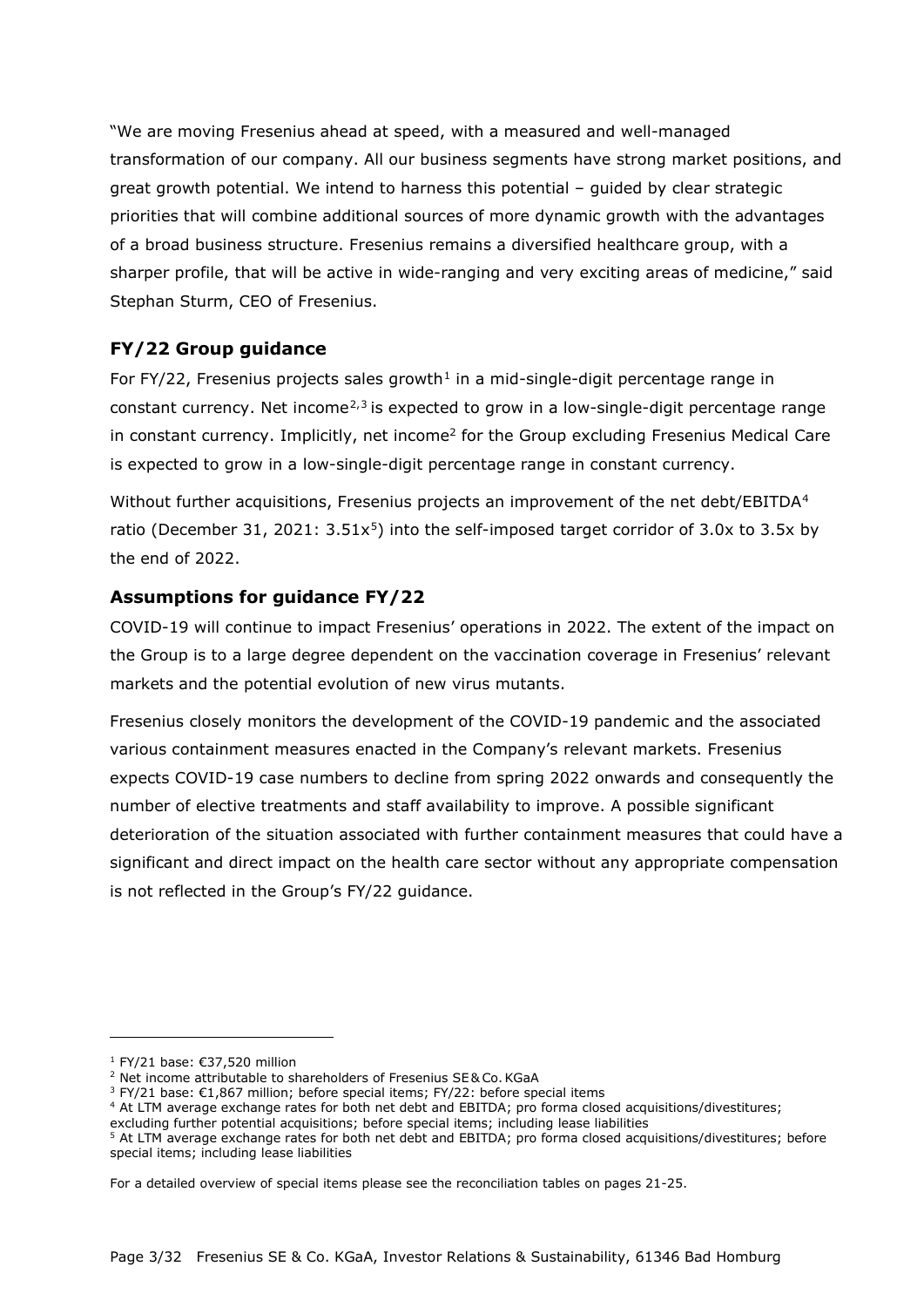Headwinds from cost inflation are reflected. However, Fresenius expects no significant acceleration of inflation effects and supply chain challenges versus the current environment. The Management Board assumes an unchanged corporate tax rate in the United States.

Furthermore, the assumptions for Fresenius Medical Care's FY/22 guidance are also fully applicable to Fresenius Group's FY/22 guidance.

All of these assumptions are subject to considerable uncertainty.

#### **Cost and efficiency program leading to significantly higher savings**

Fresenius has successfully completed the first phase of its cost and efficiency program aiming to further safeguard the Group's medium-term targets and to sustainably enhance profitability. This has led to initial cost savings of ~€20 million and one-time expenses of ~€80 million in 2021. Given the good progress, especially driven by the accelerated implementation of initiatives, Fresenius significantly increases its savings target and now expects cost savings of at least €150 million p.a. after tax and minority interest in 2023. Initially, more than €100 million p.a. after tax and minority interest were projected. For the years thereafter, a further significant increase in sustainable cost savings is expected. The savings will be achieved by all four business segments and the corporate center.

Fresenius anticipates that achieving these sustainable efficiency improvements will require up-front expenses of more than €200 million in 2022 and further expenses of around €100 million in 2023, in each case after taxes and minority interest. No further significant expenses are expected thereafter. In line with previous practice, these expenses are classified as special items.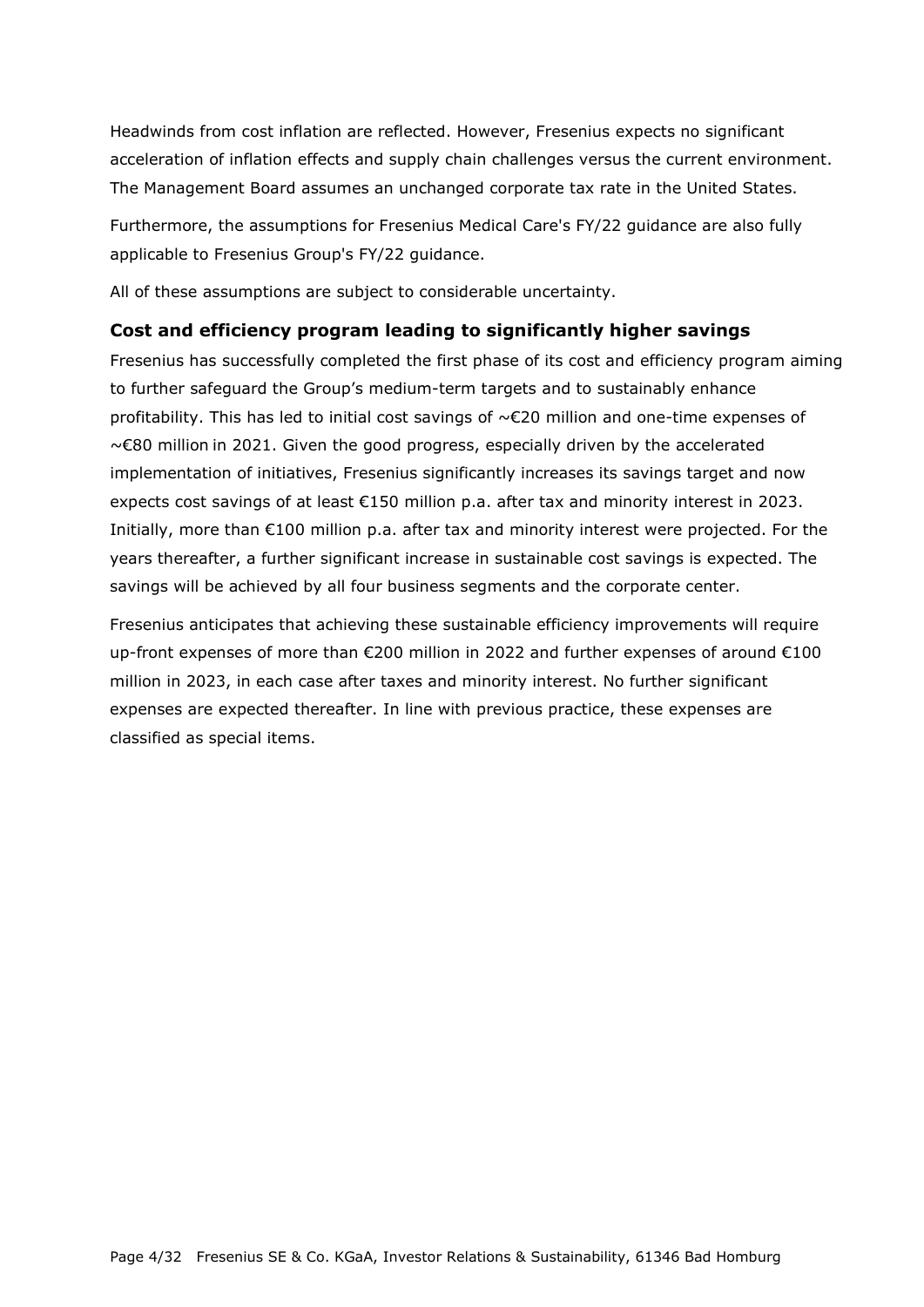### **Growth targets for 2020 – 2023 confirmed and specified**

Based on the anticipated positive contributions from the cost and efficiency program as well as the attractive growth opportunities across all business segments, Fresenius expects Group earnings growth to meaningfully accelerate until 2023. The company hence confirms its medium-term targets set in 2019 despite the ongoing challenges posed by COVID-19. At the same time, Fresenius specifies its expectations and now anticipates Group organic sales growth to reach the bottom to middle of the targeted 4% to 7% compounded annual growth rate (CAGR) and Group organic net income<sup>[1,](#page-4-0)[2](#page-4-1)</sup> growth to be at the bottom end of the 5% to 9% CAGR during 2020 to 2023. Due to the COVID-19 pandemic, Fresenius now expects small and medium-sized acquisitions to contribute an incremental CAGR of less than 1% to both sales and net income growth.

#### **29th consecutive dividend increase proposed**

Consistent with Fresenius' stated policy, the Management Board of Fresenius will propose to the Supervisory Board a dividend increase of 5% to €0.92 per share for FY/21 (FY/20: €0.88). Provided the proposal is approved by the Supervisory Board and the Annual General Meeting, this will be the 29th consecutive dividend increase.

The Management Board will propose a scrip dividend to the Supervisory Board, thereby giving shareholders the option to receive their dividend (except for the tax portion of the dividend) in the form of new Fresenius shares. The Else Kröner-Fresenius-Foundation has informed Fresenius that it intends to fully participate in the scrip dividend.

## **Fresenius to be climate neutral by 2040**

Fresenius has set a climate target for the Group complementing its existing sustainability targets and programs. The company aims to be climate neutral by 2040 and to reduce 50% of absolute scope 1 and scope 2 emissions by 2030 compared to 2020 levels. Fresenius will continuously assess scope 3 emission impacts for inclusion in targets. Further information at <https://www.fresenius.com/sustainability> and in today's separate press release at [https://www.fresenius.com/news.](https://www.fresenius.com/news)

<span id="page-4-0"></span><sup>&</sup>lt;sup>1</sup> Net income attributable to shareholders of Fresenius SE& Co. KGaA

<span id="page-4-1"></span><sup>2</sup> Before special items

For a detailed overview of special items please see the reconciliation tables on pages 21-25.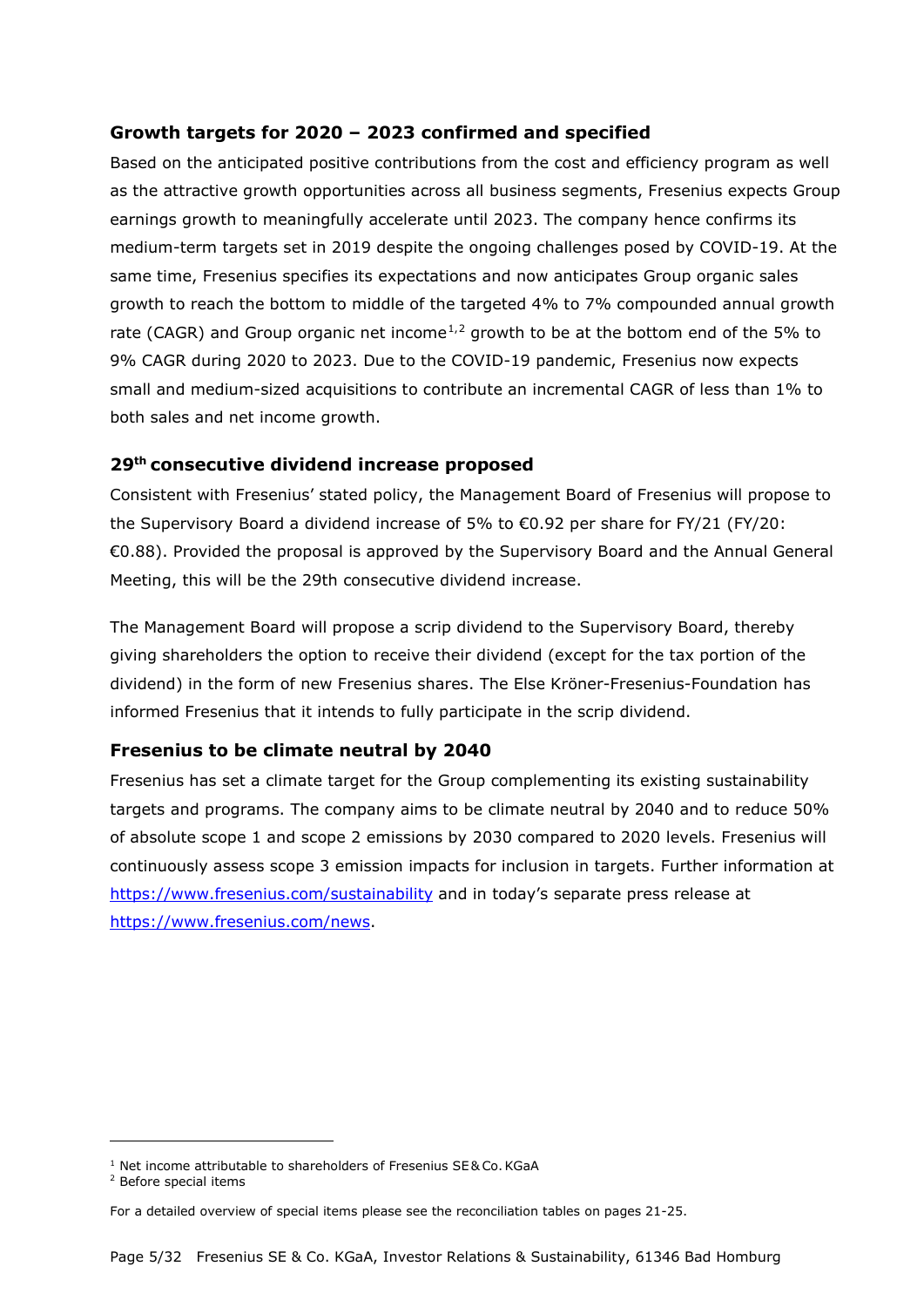#### **5% sales growth in constant currency**

Group **sales** increased by 7% (5% in constant currency) to €9,966 million (Q4/20: €9,304 million). Organic growth was 4%. Acquisitions/divestitures contributed net 1% to sales growth. Currency translation increased sales growth by 2%. Excluding estimated COVID-[1](#page-5-0)9 effects<sup>1</sup>, Group sales growth would have been 5% to 6% in constant currency. In FY/21, Group **sales** increased by 3% (5% in constant currency) to €37,520 million (FY/20: €36,277 million). Organic growth was 4%. Acquisitions/divestitures contributed net 1% to sales growth. Currency translation reduced sales growth by 2%. Excluding estimated COVID-19 effects<sup>1</sup>, Group sales growth would have been 5% to 6% in constant currency.

## **5% net incom[e2](#page-5-1),[3](#page-5-2) growth in constant currency**

Group **EBITDA** before special items decreased by 2% (-5% in constant currency) to  $€1,846$  million (O4/20<sup>2</sup>: €1,886 million). Reported Group EBITDA was  $€1,868$  million (O4/20: €1,854 million).

In FY/21, Group **EBITDA** before special items decreased by 4% (-2% in constant currency) to €6,854 million (FY/20<sup>2</sup>: €7,132 million). Reported Group EBITDA was €6,825 million (FY/20: €7,100 million).

Group **EBIT** before special items decreased by 7% (-9% in constant currency) to  $\epsilon$ 1,166 million  $(Q4/20^2: \text{\textsterling}1,251$  million). The decrease is primarily due to COVID-19 related headwinds at Fresenius Medical Care. The EBIT margin before special items was 11.7% (Q4/20<sup>2</sup>: 13.4%). Reported Group EBIT was €1,123 million (Q4/20: €1,024 million).

In FY/21, Group **EBIT** before special items decreased by 8% (-6% in constant currency) to €4,252 million (FY/20<sup>2</sup>: €4,612 million). The decrease is primarily due to COVID-19 related headwinds at Fresenius Medical Care. The EBIT margin before special items was 11.3% (FY/20<sup>2</sup>: 12.7%). Reported Group EBIT was  $\epsilon$ 4,158 million (FY/20:  $\epsilon$ 4,385 million).

<span id="page-5-0"></span> $1$  For estimated COVID-19 effects in O4/21 and FY/21 please see table on page 19.

<span id="page-5-1"></span><sup>2</sup> Before special items

<span id="page-5-2"></span><sup>&</sup>lt;sup>3</sup> Net income attributable to shareholders of Fresenius SE & Co. KGaA

For a detailed overview of special items please see the reconciliation tables on pages 21-25.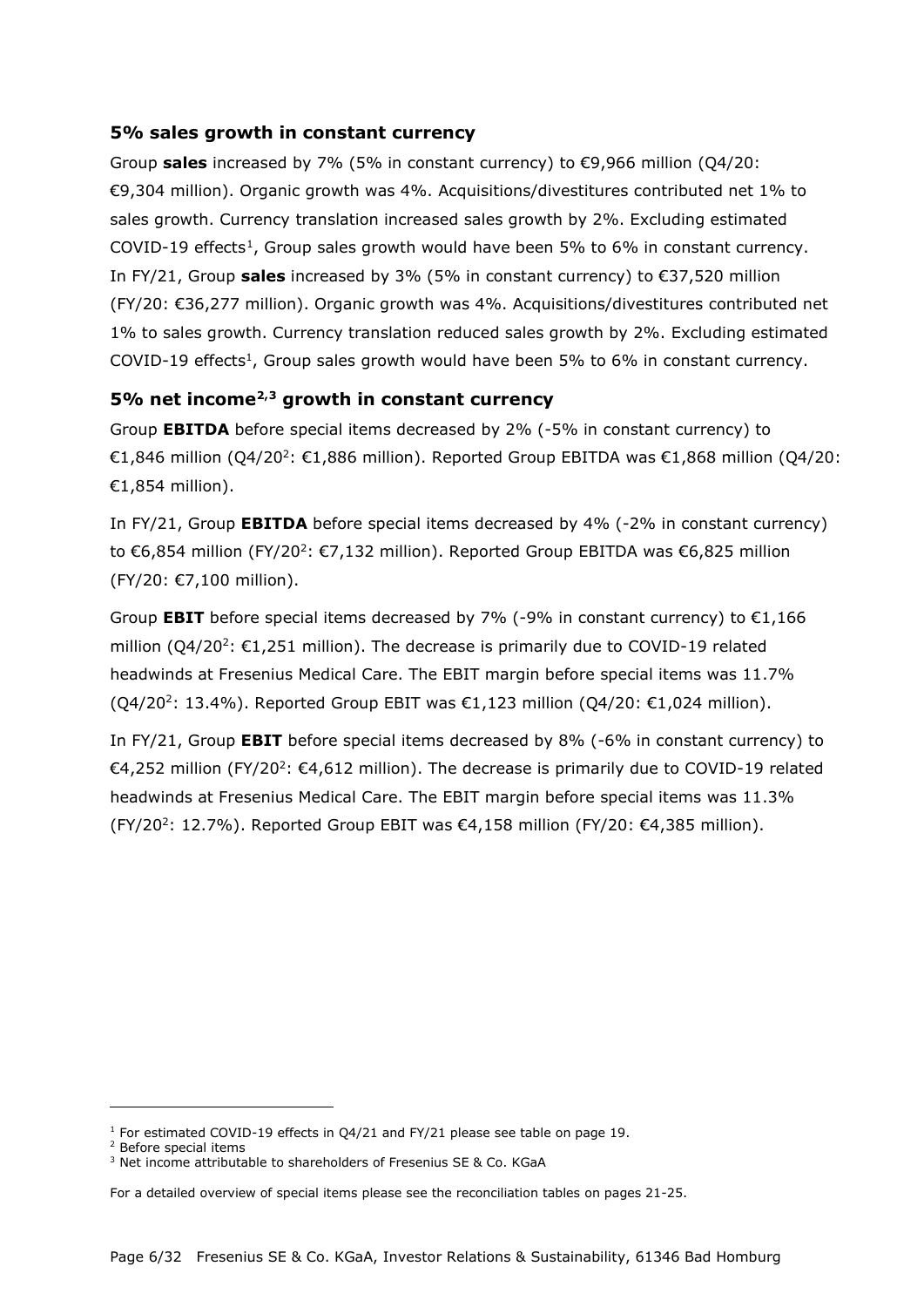Group **net interest** before special items improved to -€120 million (Q4/202: -€159 million) mainly due to successful refinancing activities. Reported Group net interest improved to -€122 million (Q4/20: -€156 million).

In FY/21, Group **net interest** before special items improved to -€504 million (FY/201: - €654 million) while reported Group net interest improved to -€506 million (FY/20: -€659 million).

The Group **tax rate** before special items was 23.1% (Q4/201: 24.1%) while the reported Group tax rate was 24.2% (Q4/20: 29.4%). In FY/21, the Group **tax rate** before special items was 22.6% (FY/20<sup>1</sup>: 23.1%) while the reported Group tax rate was 22.8% (FY/20: 24.2%).

**Noncontrolling interests** before special items were €283 million (Q4/20<sup>1</sup>: €335 million) of which 90% were attributable to the noncontrolling interests in Fresenius Medical Care. Reported noncontrolling interests were €260 million (Q4/20 reported: €203 million). In FY/21, **noncontrolling interests** before special items were €1,033 million (FY/201: €1,248 million) of which 91% were attributable to the noncontrolling interests in Fresenius Medical Care. Reported noncontrolling interests were €1,001 million (FY/20 reported: €1,116 million).

Group **net income[2](#page-6-1)** before special items increased by 5% (3% in constant currency) to €521 million (Q4/201: €494 million). The increase is driven by the strong development of Fresenius Kabi's Emerging Market business, a good performance at Helios Germany, an excellent finish to the year by Fresenius Vamed and the favorable net interest development. Excluding estimated COVID-19 effects<sup>3</sup>, Group net income<sup>2</sup> before special items would have grown 3% to 7% in constant currency. Reported Group net income<sup>2</sup> increased to  $\epsilon$ 499 million (Q4/20: €410 million).

In FY/21, Group **net income2** before special items increased by 4% (5% in constant currency) to €1,867 million (FY/20<sup>1</sup>: €1,796 million). Excluding estimated COVID-19 effects<sup>3</sup>, Group net income<sup>2</sup> before special items would have grown 6% to 10% in constant currency. Reported Group net income<sup>2</sup> increased to €1,818 million (FY/20: €1,707 million).

<span id="page-6-0"></span><sup>&</sup>lt;sup>1</sup> Before special items

<span id="page-6-1"></span><sup>2</sup> Net income attributable to shareholders of Fresenius SE & Co. KGaA

<span id="page-6-2"></span><sup>&</sup>lt;sup>3</sup> For estimated COVID-19 effects in Q4/21 and FY/21 please see table on page 19.

For a detailed overview of special items please see the reconciliation tables on pages 21-25.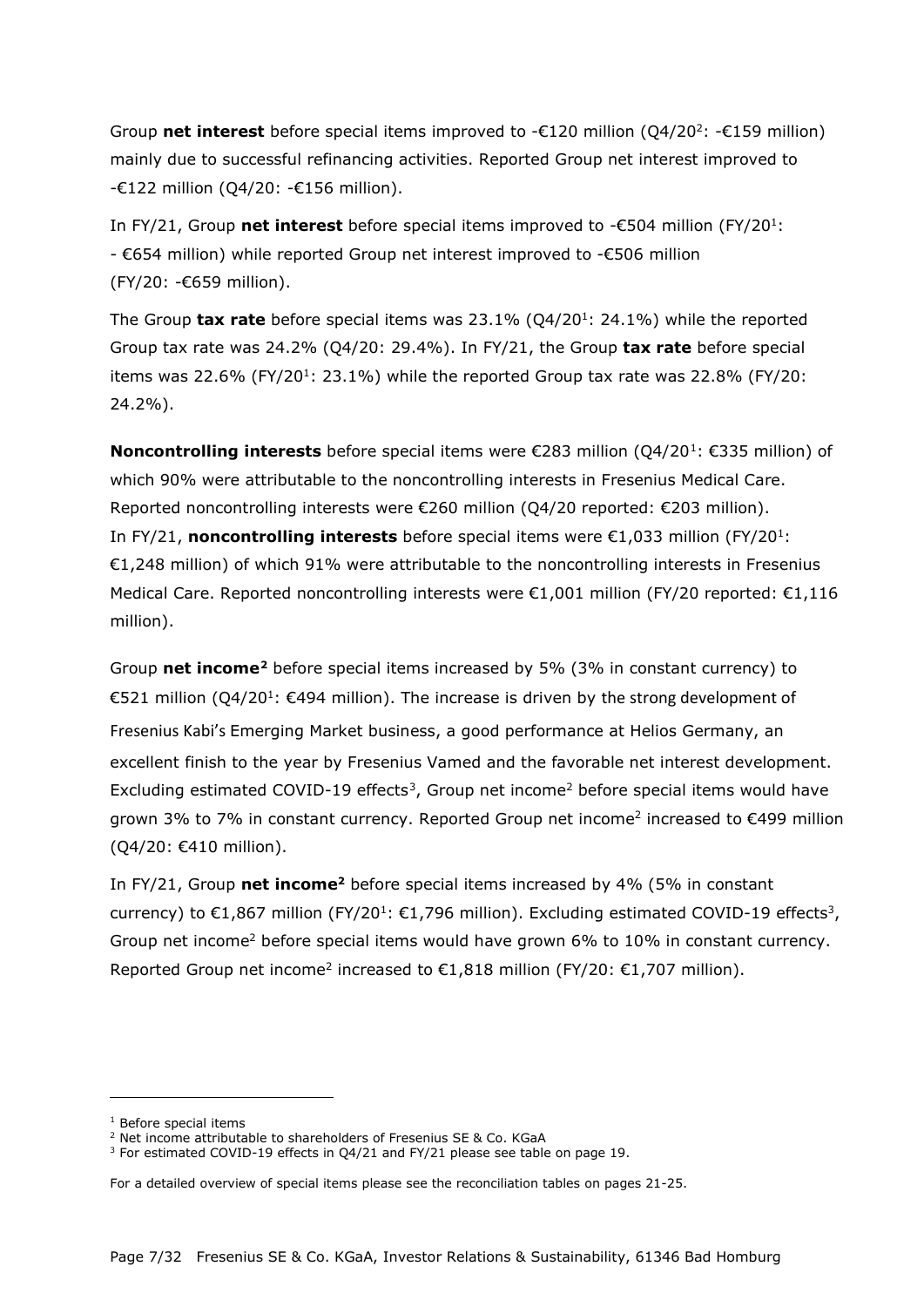**Earnings per share**<sup>[1](#page-7-0)</sup> before special items increased by 5% (2% in constant currency) to €0.94 (Q4/[2](#page-7-1)0<sup>2</sup>: €0.88). Reported earnings per share<sup>1</sup> were €0.90 (Q4/20: €0.73). In FY/21, **earnings per share1** before special items increased by 4% (5% in constant currency) to  $\epsilon$ 3.35 (FY/20<sup>2</sup>:  $\epsilon$ 3.22). Reported earnings per share<sup>1</sup> were  $\epsilon$ 3.26 (FY/20: €3.06).

#### **Continued investment in growth**

Spending on **property, plant and equipment** was €690 million corresponding to 7% of sales (Q4/20: €856 million; 9% of sales). These investments served primarily for the modernization and expansion of dialysis clinics, production facilities as well as hospitals and day clinics. In FY/21, spending on property, plant and equipment was €2,032 million corresponding to 5% of sales (FY/20:  $\epsilon$ 2.398 million: 7% of sales).

Total **acquisition spending** was €278 million (Q4/20: €251 million). In FY/21, total acquisition spending was €1,085 million (FY/20: €902 million) mainly for the acquisition of the Eugin Group at Fresenius Helios which has been consolidated since April 1, 2021, and the acquisition of dialysis clinics at Fresenius Medical Care.

#### **Strong cash flow development in Q4/21**

Group **operating cash flow** increased by 26% to  $\epsilon$ 1,749 million (Q4/20:  $\epsilon$ 1,390 million) with an improved margin of 17.5% (Q4/20: 14.9%) mainly due to stringent working capital management. The good operating performance at Helios Spain, Fresenius Vamed and Fresenius Kabi also contributed to the positive development. Free cash flow before acquisitions and dividends increased to €1,075 million (Q4/20: €590 million). **Free cash flow after acquisitions and dividends** increased to €841 million (Q4/20: €329 million).

In FY/21, Group **operating cash flow** decreased to €5,078 million (FY/20: €6,549 million) with a margin of 13.5% (FY/20: 18.1%) mainly due to the U.S. government's advanced payments received in 2020 and the partial recoupment of these payments in 2021 at Fresenius Medical Care.

Free cash flow before acquisitions and dividends decreased to €3,061 million (FY/20: €4,183 million). **Free cash flow after acquisitions and dividends** decreased to €1,193 million (FY/20: €2,478 million).

<span id="page-7-0"></span><sup>&</sup>lt;sup>1</sup> Net income attributable to shareholders of Fresenius SE & Co. KGaA

<span id="page-7-1"></span><sup>2</sup> Before special items

For a detailed overview of special items please see the reconciliation tables on pages 21-25.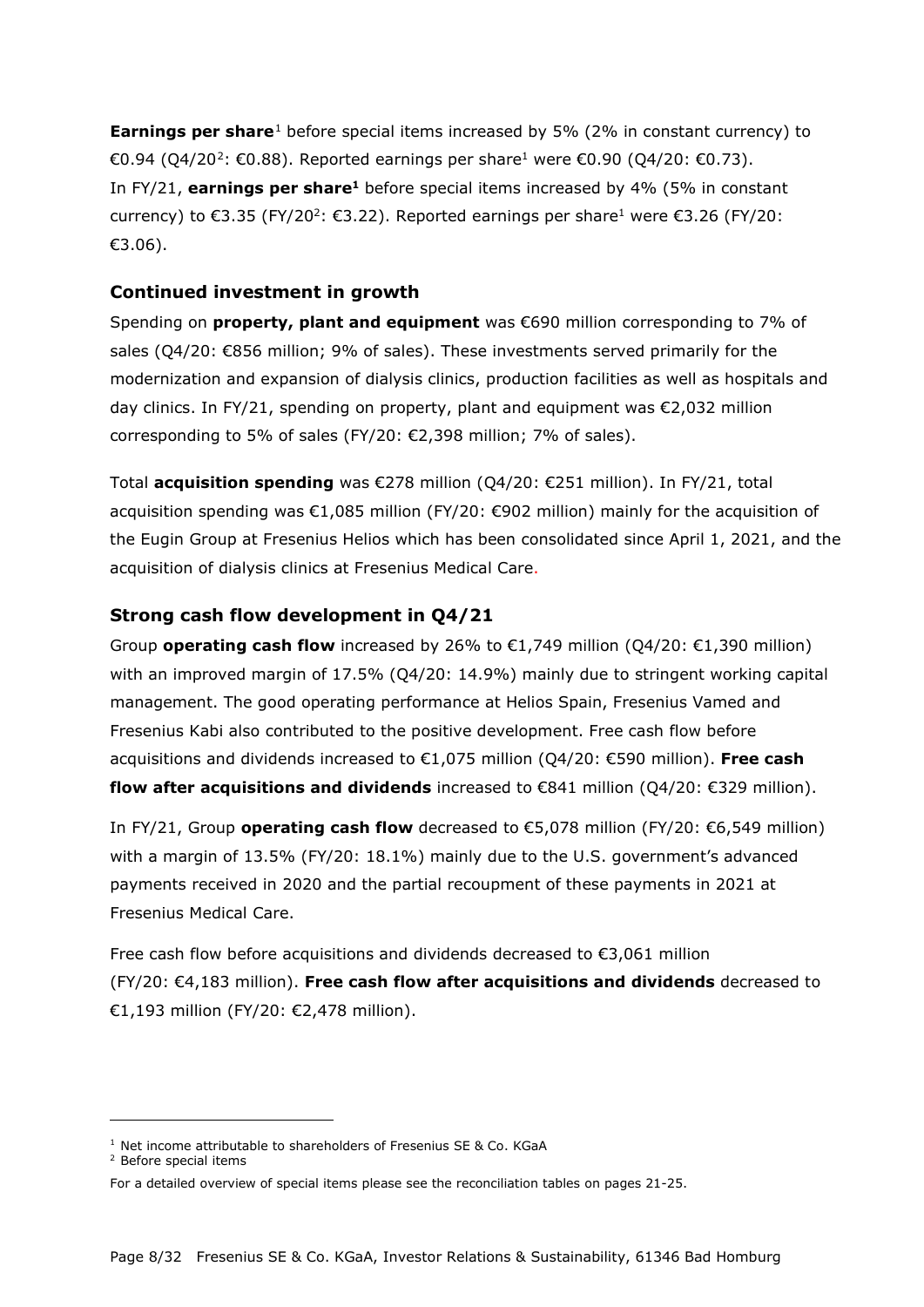#### **Solid balance sheet structure**

Group **total assets** increased by 8% (4% in constant currency) to €71,962 million (Dec. 31, 2020: €66,646 million). The increase is mainly due to currency translation effects, acquisitions as well as the expansion of business activities. Current assets increased by 11% (8% in constant currency) to  $\epsilon$ 17,461 million (Dec. 31, 2020:  $\epsilon$ 15,772 million) driven by the increase of cash and cash equivalents, trade accounts receivables and inventories. Noncurrent assets increased by 7% (3% in constant currency) to  $\epsilon$ 54,501 million (Dec. 31, 2020: €50,874 million).

**Total shareholders' equity** increased by 13% (7% in constant currency) to €29,288 million (Dec. 31, 2020: €26,023 million). The increase is due to currency translation effects as well as the good net income development. The equity ratio was 40.7% (Dec. 31, 2020: 39.0%).

Group **debt** increased by 5% (2% in constant currency) to €27,155 million (Dec. 31, 2020: €25,913 million). Group **net debt** increased by 1% (-1% in constant currency) to €24,391 million (Dec. 31, 2020: €24,076 million).

As of December 3[1](#page-8-0), [2](#page-8-1)021, the **net debt/EBITDA** ratio increased to 3.51x<sup>1,2</sup> (Dec. 31, 2020:  $3.44x^{1,2}$ ) driven by COVID-19 effects weighing on EBITDA.

<span id="page-8-0"></span> $1$  At LTM average exchange rates for both net debt and EBITDA; pro forma closed acquisitions/divestitures; including lease liabilities

<span id="page-8-1"></span><sup>2</sup> Before special items

For a detailed overview of special items please see the reconciliation tables on pages 21-25.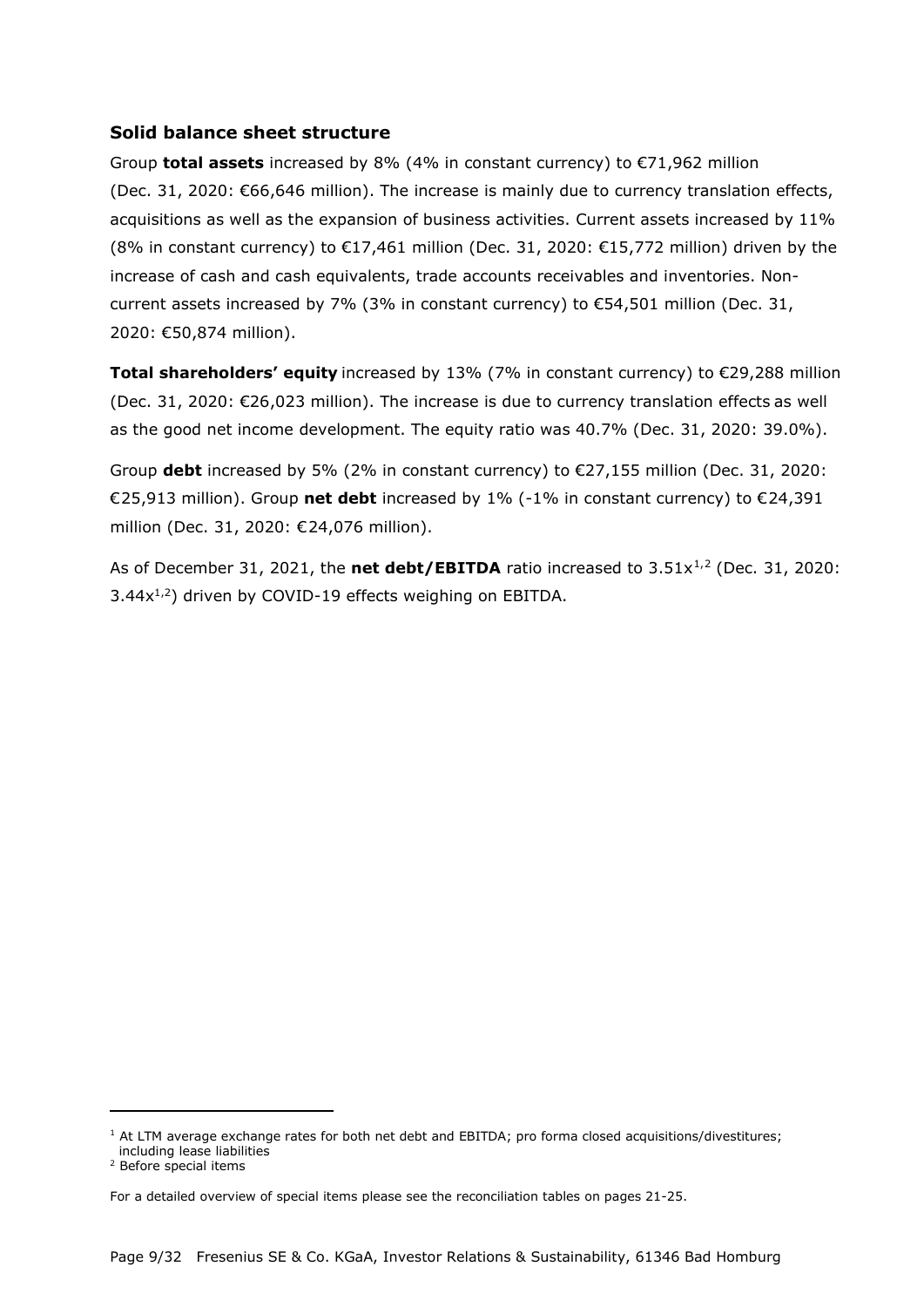# **Business Segments**

#### **Fresenius Medical Care (Financial data according to Fresenius Medical Care press release)**

Fresenius Medical Care is the world's largest provider of products and services for individuals with renal diseases. As of December 31, 2021, Fresenius Medical Care was treating 345,425 patients in 4,171 dialysis clinics. Along with its core business, the Renal Care Continuum, the company focuses on expanding in complementary areas and in the field of critical care.

| $\epsilon$ in millions         | 04/21 | Q4/20 | Growth | Growth<br>in constant<br>currency | $Q1 - 4/21$ | $Q1 - 4/20$ | Growth | Growth<br>in constant<br>currency |
|--------------------------------|-------|-------|--------|-----------------------------------|-------------|-------------|--------|-----------------------------------|
| Sales                          | 4,647 | 4,400 | 6%     | 3%                                | 17,619      | 17,859      | $-1%$  | 2%                                |
| EBITDA <sup>1</sup>            | 891   | 1,043 | $-15%$ | $-18%$                            | 3,501       | 4,090       | $-14%$ | $-12%$                            |
| EBIT <sup>1</sup>              | 492   | 657   | $-25%$ | $-28%$                            | 1,915       | 2,499       | $-23%$ | $-21%$                            |
| Net income <sup>1, 2</sup>     | 263   | 372   | $-29%$ | $-32%$                            | 1,018       | 1,359       | $-25%$ | $-23%$                            |
| Employees<br>(Dec. 31/Dec. 31) |       |       |        |                                   | 130,251     | 133,129     | $-2%$  |                                   |

- **Business development significantly impacted by COVID-19 in 2021, effects are expected to continue into 2022**
- **Decline in excess mortality in the fourth quarter**
- **Return to earnings growth in 2022 targeted**

**Sales** increased by 6% (3% in constant currency) to €4,647 million (Q4/20: €4,400 million). Currency translation increased sales growth by 3%. Organic growth was 2%.

Acquisitions/divestitures contributed net 1% to sales growth.

In FY/21, sales decreased by 1% (increased by 2% in constant currency) to  $\epsilon$ 17,619 million (FY/20: €17,859 million). Currency translation decreased sales growth by 3%. Organic growth was 1%. Acquisitions/divestitures contributed net 1% to sales growth.

**EBIT** decreased by 3% (-7% in constant currency) to €449 million (Q4/20: €462 million) resulting in a margin of 9.7% (Q4/20: 10.5%). EBIT before special items decreased by 25% (-28% in constant currency) to €492 million (Q4/20: €657 million), resulting in a margin of 10.6% (Q4/20: 14.9%). The decline was mainly due to a remeasurement effect on the fair value of investments, higher labor cost, the adverse COVID-19-related net effects and inflationary materials cost increases. These effects were only slightly mitigated by an improved U.S. payor mix, in particular due to an increased number of patients with Medicare Advantage coverage.

<sup>1</sup> Before special items

<span id="page-9-1"></span><span id="page-9-0"></span><sup>&</sup>lt;sup>2</sup> Net income attributable to shareholders of Fresenius Medical Care AG & Co. KGaA

For a detailed overview of special items please see the reconciliation tables on pages 21-25.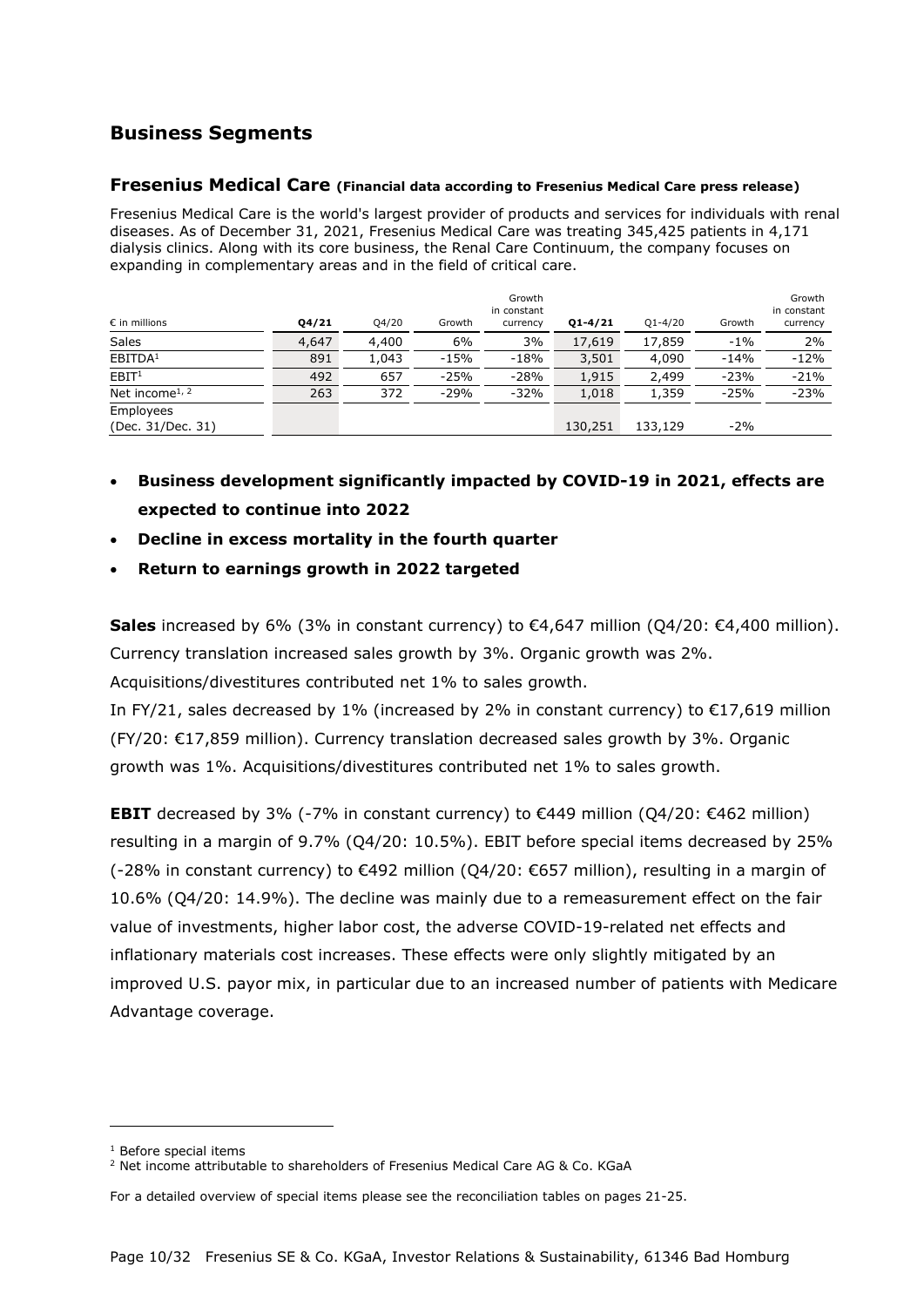In FY/21, EBIT decreased by 20% (-17% in constant currency) to  $\epsilon$ 1,852 million (FY/20: €2,304 million) resulting in a margin of 10.5% (FY/20: 12.9%). EBIT before special items decreased by 23% (-21% in constant currency) to €1,915 million (FY/20: €2,499 million), resulting in a margin of 10.9% (FY/20: 14.0%).

**Net income[1](#page-10-0)** increased by 29% (23% in constant currency) to €229 million (Q4/20: €177 million). Net income<sup>1</sup> before special items decreased by 29%  $(-32%$  in constant currency) to €263 million (Q4/20: €372 million) mainly due to the mentioned negative effects on operating income. In FY/21, net income<sup>1</sup> decreased by 17% (-14% in constant currency) to €969 million (FY/20: €1,164 million). Net income<sup>1</sup> before special items decreased by 25% (-23% in constant currency) to  $\epsilon$ 1,018 million (FY/20:  $\epsilon$ 1,359 million).

**Operating cash flow** was €669 million (Q4/20: €584 million) with a margin of 14.4% (Q4/20: 13.3%). The increase was mainly due to improved working capital including contributions from FME25 and U.S. federal relief funding, partially offset by continued recoupment of the U.S. government's payments received in 2020 under the CARES Act and lower tax payments related to COVID-19 reliefs in the prior year. In FY/21, operating cash flow was €2,489 million (FY/20: €4,233 million) with a margin of 14.1% (FY/20: 23.7%).

For FY/[2](#page-10-1)2, Fresenius Medical Care expects revenue<sup>2</sup> and net income<sup>1,[3](#page-10-2)</sup> to grow at low- to mid-single-digit percentage rates in constant currency<sup>[4](#page-10-3)</sup>. For the underlying assumptions please see Fresenius Medical Care's press release at [www.freseniusmedicalcare.com.](http://www.freseniusmedicalcare.com/)

For further information, please see Fresenius Medical Care's press release at [www.freseniusmedicalcare.com.](http://www.freseniusmedicalcare.com/)

<span id="page-10-0"></span> $1$  Net income attributable to shareholders of Fresenius Medical Care AG & Co. KGaA

<span id="page-10-1"></span><sup>2</sup> FY/21 base: €17,619 million

 $3$  FY/21 base:  $€1,018$  million, before special items; FY/22 before special items

<span id="page-10-3"></span><span id="page-10-2"></span><sup>4</sup> These targets are based on the 2021 results excluding the costs related to FME25 of €49 million (for net income). They are based on the outlined assumptions [\(http://www.freseniusmedicalcare.com\)](http://www.freseniusmedicalcare.com/), in constant currency and exclude special items. Special items include further costs related to FME25 and other effects that are unusual in nature and have not been foreseeable or not foreseeable in size or impact at the time of giving guidance.

For a detailed overview of special items please see the reconciliation tables on pages 21-25.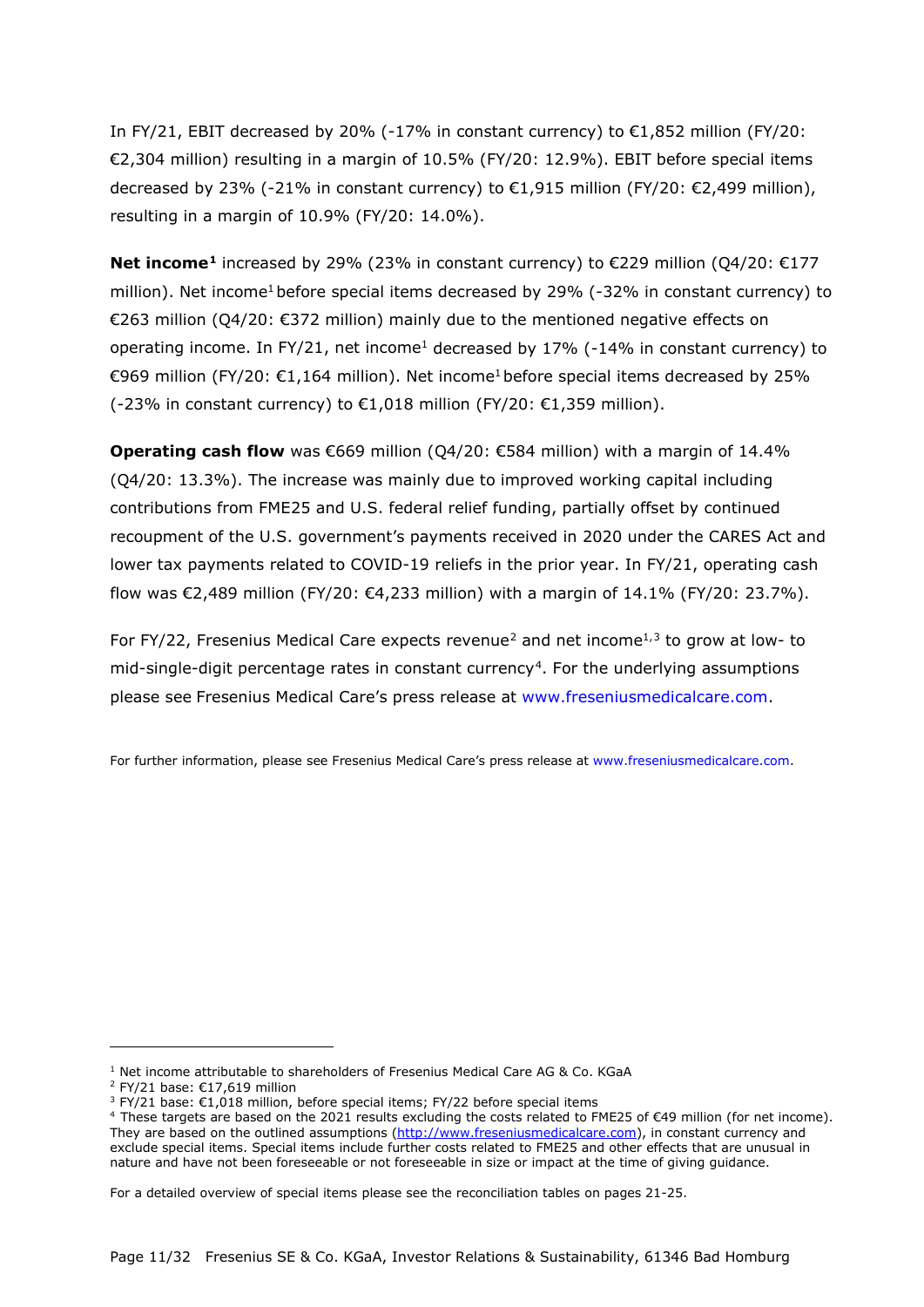#### **Fresenius Kabi**

Fresenius Kabi offers intravenously administered generic drugs, clinical nutrition and infusion therapies for seriously and chronically ill patients in the hospital and outpatient environments. The company is also a leading supplier of medical devices and transfusion technology products. In the biosimilars business, Fresenius Kabi develops products with a focus on oncology and autoimmune diseases.

| $\epsilon$ in millions                 | Q4/21 | Q4/20 | Growth | Growth<br>in constant<br>currency | $Q1 - 4/21$ | $Q1 - 4/20$ | Growth | Growth<br>in constant<br>currency |
|----------------------------------------|-------|-------|--------|-----------------------------------|-------------|-------------|--------|-----------------------------------|
| Sales                                  | 1,823 | 1,815 | $0\%$  | $-2%$                             | 7,193       | 6,976       | 3%     | 4%                                |
| EBITDA <sup>1</sup>                    | 407   | 344   | 18%    | 13%                               | 1,601       | 1,490       | 7%     | 9%                                |
| EBIT <sup>1</sup>                      | 279   | 236   | 18%    | 12%                               | 1,153       | 1,095       | 5%     | 7%                                |
| Net income <sup><math>1,2</math></sup> | 178   | 148   | 20%    | 13%                               | 778         | 730         | 7%     | 8%                                |
| Employees<br>(Dec. 31/Dec. 31)         |       |       |        |                                   | 41,397      | 40,519      | 2%     |                                   |

- **Good performance in Q4 supported by COVID-driven demand, not expected to continue through 2022**
- **North America with positive organic sales and EBIT growth despite supply chain challenges**
- **Asia-Pacific with anticipated organic sales decline due to price effects in China post successful participation in NVBP tenders**
- **Separate reporting of Biosimilars sales starting Q1/22**

**Sales** remained on previous year's level (decreased by -2% in constant currency) at €1,823 million (Q4/20: €1,815 million). Organic growth was -1%. Divestitures reduced sales growth by 1%. Positive currency translation effects (2%) were mainly related to the appreciation of the U.S. dollar and the Chinese yuan against the Euro.

In FY/21, sales increased by 3% (4% in constant currency) to  $\epsilon$ 7,193 million (FY/20:  $\epsilon$ 6,976 million). Organic growth was 4%. Negative currency translation effects of 1% were mainly related to the weakness of the U.S. dollar.

Sales in **North America** increased by 7% (organic growth: 2%) to €589 million (Q4/20: €549 million) driven by COVID-19 related extra demand. In FY/21, sales in North America decreased by 5% (organic growth: -2%) to €2,258 million (FY/20: €2,376 million).

Sales in **Europe** decreased by 2% (organic growth: 0%) to €664 million (Q4/20: €680 million) mainly due to the high prior-year base. In FY/21, sales in Europe increased by 3% (organic growth: 3%) to  $\epsilon$ 2,544 million (FY/20:  $\epsilon$ 2,458 million).

<sup>1</sup> Before special items

<span id="page-11-1"></span><span id="page-11-0"></span><sup>&</sup>lt;sup>2</sup> Net income attributable to shareholders of Fresenius SE & Co. KGaA

For a detailed overview of special items please see the reconciliation tables on pages 21-25.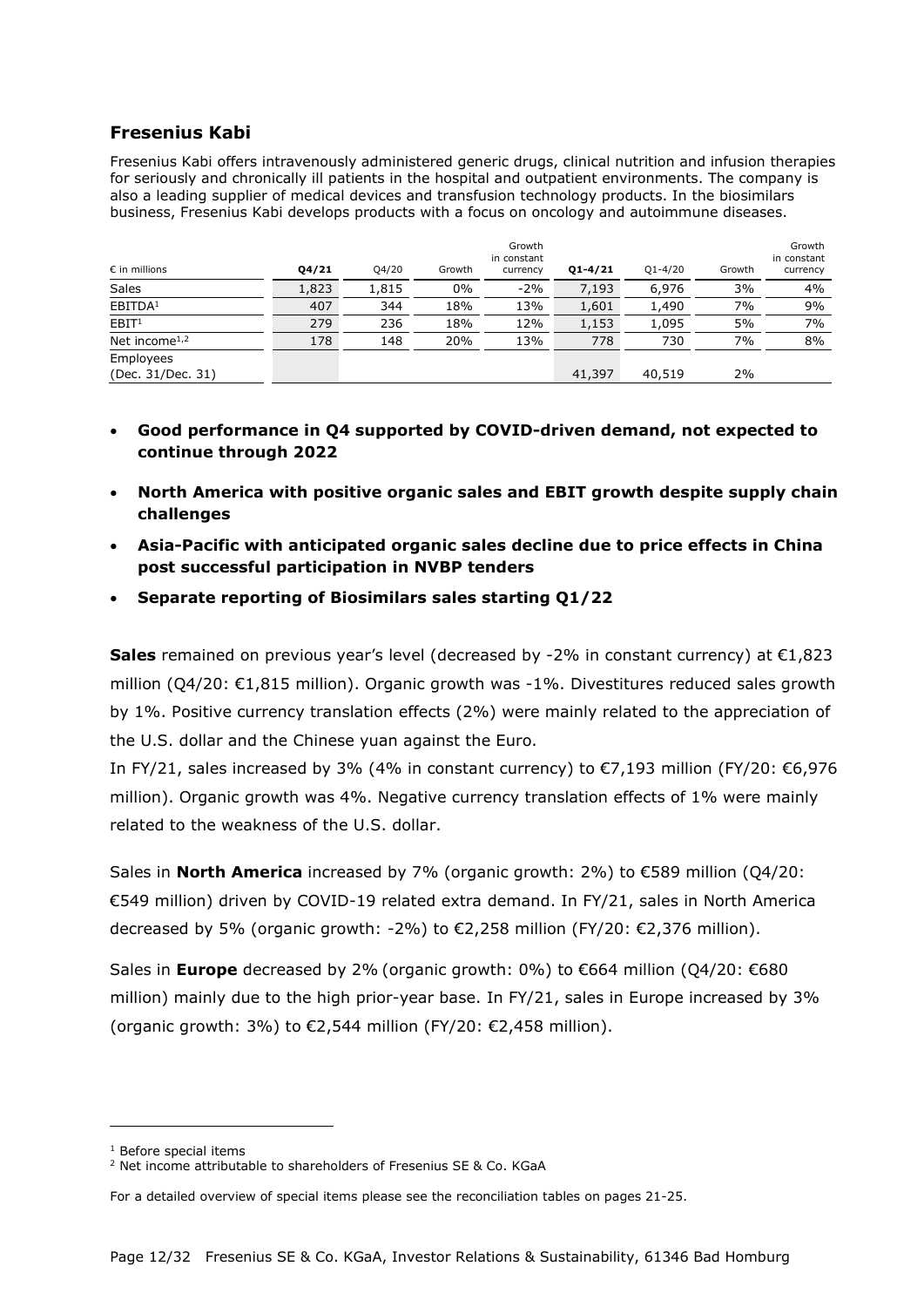Sales in **Asia-Pacific** decreased by 8% (organic growth: -13%) to €395 million (Q4/20: €428 million) due to the anticipated negative price effects from successful participation in NVBP (National Volume-Based Purchasing) tenders as well as the exceptionally high prioryear base. In FY/21, sales in Asia-Pacific increased by 10% (organic growth: 8%) to €1,643 million (FY/20: €1,497 million).

Sales in **Latin America/Africa** increased by 11% (organic growth: 12%) to €175 million (Q4/20: €158 million) due to ongoing COVID-19 related extra demand. In FY/21, sales in Latin America/Africa increased by 16% (organic growth: 23%) to €748 million (FY/20: €645 million).

**EBIT** before special items increased by  $18\%$  ( $12\%$  in constant currency) to  $\epsilon$ 279 million  $(Q4/20^1: \text{\textsterling}236$  $(Q4/20^1: \text{\textsterling}236$  $(Q4/20^1: \text{\textsterling}236$  million) with a margin of 15.3%  $(Q4/20^1:13.0\%)$ . The excellent performance is primarily due to COVID-19 related extra demand, and cost savings in the Asia-Pacific region, mainly in China. The ongoing competitive situation, supply chain challenges, the flowthrough effects of tenders in China were headwinds. There were broadly offsetting one time effects across the regions.

In FY/21, EBIT before special items increased by 5% (7% in constant currency) to €1,153 million (FY/20<sup>1</sup>: €1,095 million) with a margin of 16.0% (FY/20<sup>1</sup>: 15.7%).

**Net income**<sup>1,[2](#page-12-1)</sup> increased by 20% (13% in constant currency) to €178 million (Q4/20<sup>1</sup>: €148 million). In FY/21, net income<sup>1,2</sup> increased by 7% (8% in constant currency) to €778 million (FY/20<sup>1</sup>: €730 million).

**Operating cash flow** increased by 9% to €335 million (Q4/20: €307 million) with a margin of 18.4% (Q4/20: 16.9%) mainly due to a healthy operational performance. In FY/21, operating cash flow increased by 5% to  $\epsilon$ 1,203 million (FY/20:  $\epsilon$ 1,143 million) with a margin of 16.7% (FY/20: 16.4%).

For FY/22, Fresenius Kabi expects organic sales<sup>[3](#page-12-2)</sup> growth in a low-single-digit percentage range. Constant currency EBIT<sup>[4](#page-12-3)</sup> is expected to decline in a high-single- to low-double-digit percentage range. Both sales and EBIT outlook include expected COVID-19 effects.

Starting Q1/22, the sales of the Biosimilars business will be reported on a quarterly basis.

<sup>&</sup>lt;sup>1</sup> Before special items

<span id="page-12-1"></span><span id="page-12-0"></span><sup>&</sup>lt;sup>2</sup> Net income attributable to shareholders of Fresenius SE & Co. KGaA

<sup>3</sup> FY/21 base: €7,193 million

<span id="page-12-3"></span><span id="page-12-2"></span><sup>4</sup> FY/21 base: €1,153 million, before special items, FY/22 before special items

For a detailed overview of special items please see the reconciliation tables on pages 21-25.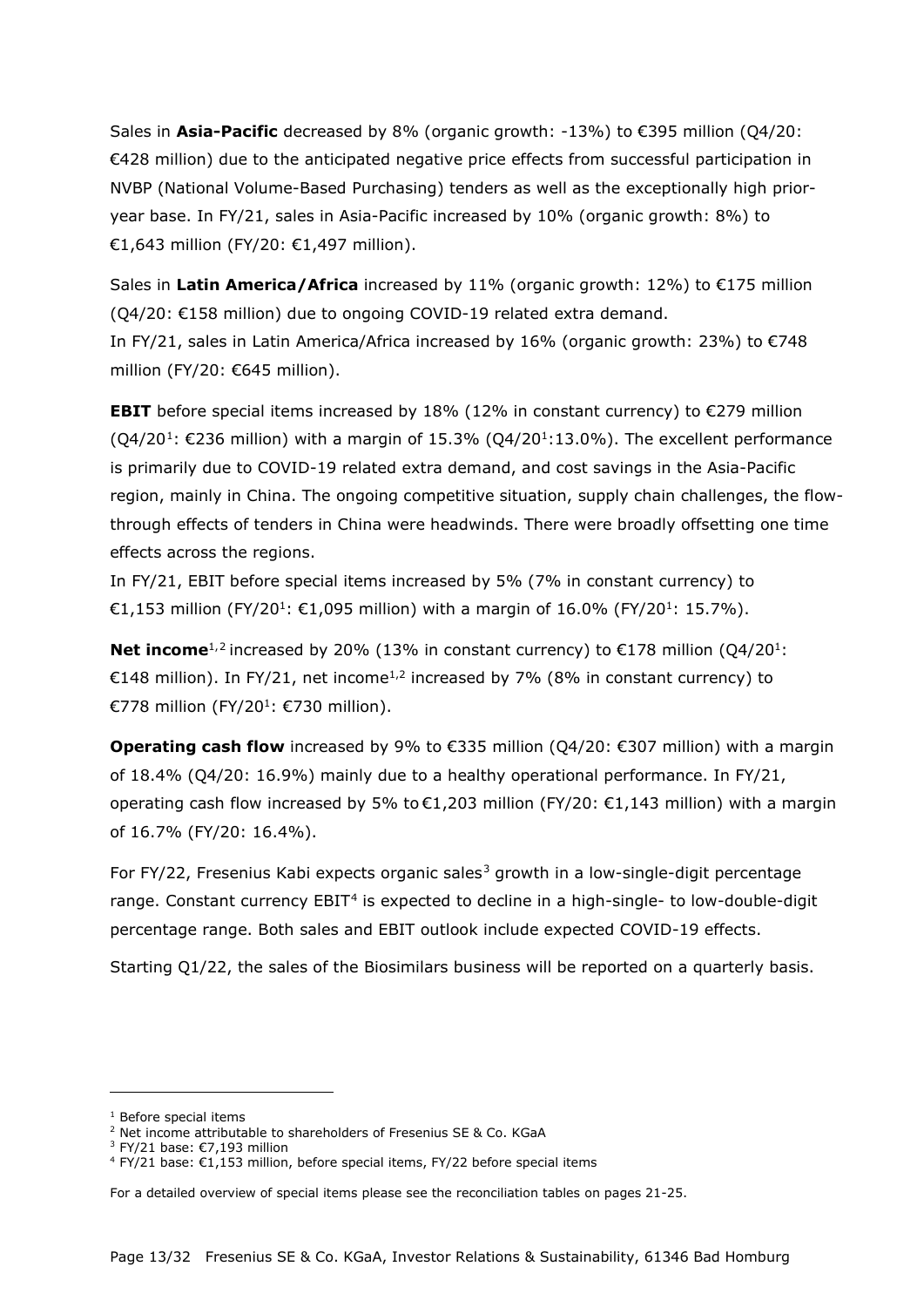#### **Fresenius Helios**

Fresenius Helios is Europe's leading private hospital operator. The company comprises Helios Germany and Helios Spain (Quirónsalud) and the Eugin Group. Helios Germany operates 90 hospitals, ~130 outpatient centers and 6 prevention centers. Quirónsalud operates 49 hospitals in Spain as well as 88 outpatient centers and ~300 occupational risk prevention centers. In addition, the company is active in Latin America with 7 hospitals and as a provider of medical diagnostics.

| $\epsilon$ in millions                 | $Q_{4}/21$ | Q4/20 | Growth | Growth<br>in constant<br>currency | $Q1 - 4/21$ | $Q1 - 4/20$ | Growth | Growth<br>in constant<br>currency |
|----------------------------------------|------------|-------|--------|-----------------------------------|-------------|-------------|--------|-----------------------------------|
| <b>Sales</b>                           | 2,882      | 2,637 | 9%     | 9%                                | 10,891      | 9,818       | 11%    | 11%                               |
| EBITDA <sup>1</sup>                    | 469        | 443   | 5%     | 6%                                | 1,600       | 1,470       | 9%     | 9%                                |
| EBIT <sup>1</sup>                      | 339        | 328   | 3%     | 3%                                | 1,127       | 1,025       | 10%    | 10%                               |
| Net income <sup><math>1,2</math></sup> | 227        | 225   | $1\%$  | $1\%$                             | 728         | 666         | 9%     | 10%                               |
| Employees<br>(Dec. 31/Dec. 31)         |            |       |        |                                   | 123,484     | 116,952     | 6%     |                                   |

- **Sales growth at Helios Germany driven by increasing admissions and acquisitions**
- **Helios Spain with strong organic sales growth; EBIT growth influenced by exceptionally high prior-year base**
- **Separate reporting of Fertility Services starting Q1/22**

**Sales** increased by 9% (9% in constant currency) to €2,882 million (Q4/20: €2,637 million). Organic growth was 5%. Acquisitions contributed 4% to sales growth. In FY/21, sales increased by 11% (11% in constant currency) to €10,891 million (FY/20: €9,818 million). Organic growth was 7%. Acquisitions contributed 4% to sales growth.

Sales of **Helios Germany** increased by 7% (organic growth: 4%) to €1,745 million (Q4/20: €1,637 million) primarily driven by increasing admissions. Acquisitions contributed 3% to sales growth. In FY/21, sales of Helios Germany increased by 6% (organic growth: 2%) to €6,733 million (FY/20: €6,340 million). Acquisitions contributed 4% to sales growth.

Sales of **Helios Spain** increased by 9% (9% in constant currency) to €1,084 million (Q4/20: €999 million). Organic growth of 9% was driven by the continuous high level of treatment activity and a consistently high level of demand for the occupational risk prevention services as well as good contributions from Latin America. In FY/21, sales of Helios Spain increased by 16% (17% in constant currency) to €4,021 million (FY/20: €3,475 million). Organic growth was 15%. Acquisitions contributed 2% to sales growth.

<sup>1</sup> Before special items

<span id="page-13-1"></span><span id="page-13-0"></span><sup>&</sup>lt;sup>2</sup> Net income attributable to shareholders of Fresenius SE & Co. KGaA

For a detailed overview of special items please see the reconciliation tables on pages 21-25.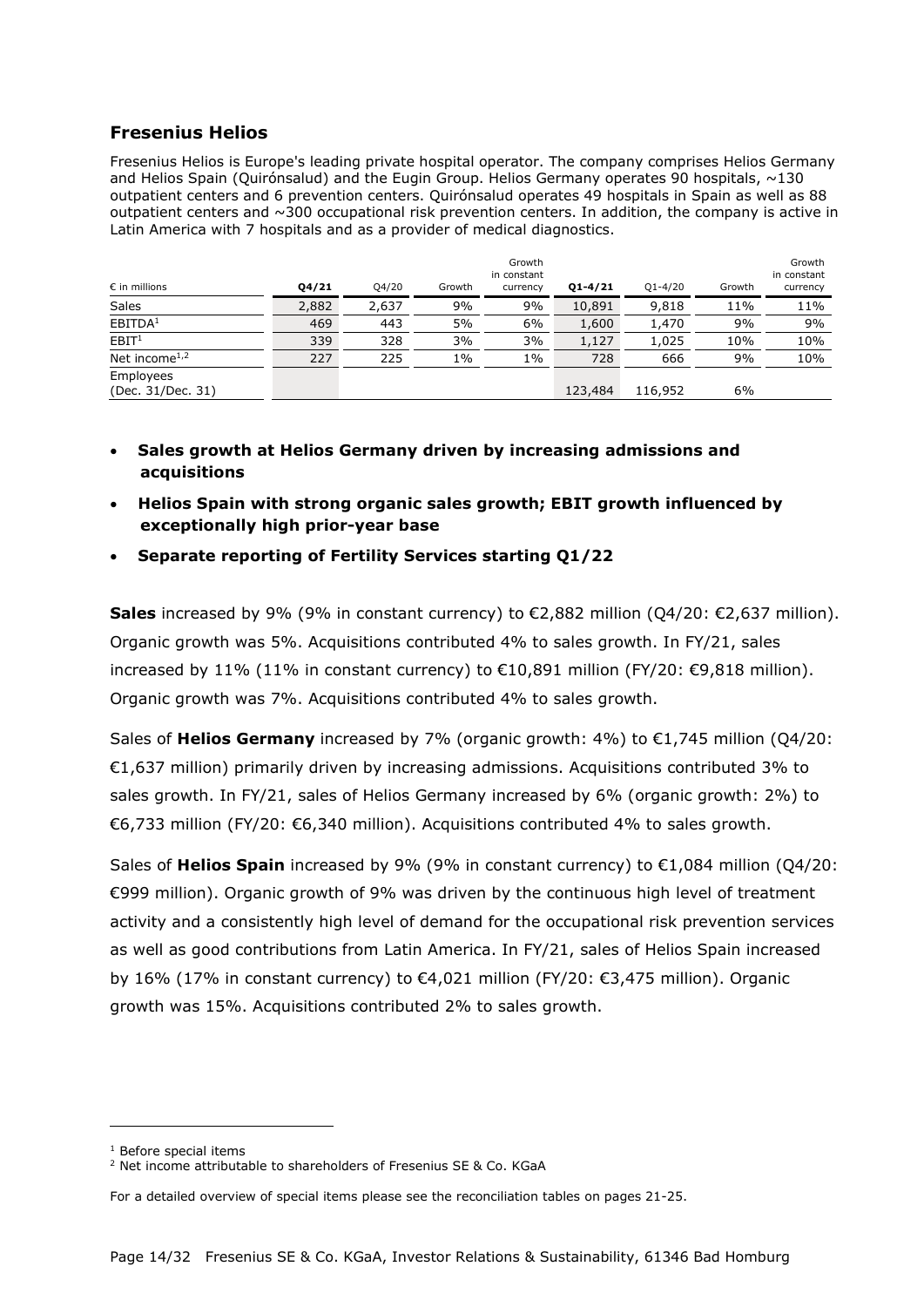**EBIT[1](#page-14-0)** of Fresenius Helios increased by 3% (3% in constant currency) to €339 million  $(Q4/20: €328$  million) with a margin<sup>1</sup> of 11.8%  $(Q4/20: 12.4%)$ .

In FY/21, EBIT<sup>1</sup> of Fresenius Helios increased by 10% (10% in constant currency) to  $\epsilon$ 1,127 million (FY/20: €1,025 million) with a margin<sup>1</sup> of 10.3% (FY/20: 10.4%).

EBIT<sup>1</sup> of **Helios Germany** increased by 9% to €171 million (Q4/20: €157 million) with a margin<sup>1</sup> of 9.8% (Q4/20: 9.6%) driven by the positive business development as well as the compensation for COVID-19 related revenue shortfalls. In FY/21,  $EBIT<sup>1</sup>$  of Helios Germany increased by 2% to €613 million (FY/20: €602 million) with a margin<sup>1</sup> of 9.1% (FY/20: 9.5%).

EBIT<sup>1</sup> of **Helios Spain** increased by 2% (3% in constant currency) to  $\epsilon$ 162 million (O4/20: €159 million) with a margin<sup>1</sup> of 14.9% (Q4/20: 15.9%). EBIT growth was influenced by the exceptionally high prior-year base. In addition, higher costs for personnel, personal protective equipment and selected medical products, among others, had a negative impact. In FY/21, EBIT<sup>1</sup> of Helios Spain increased by 22% (24% in constant currency) to  $\epsilon$ 514 million  $(FY/20: €420$  million) with a margin<sup>1</sup> of 12.8% (FY/20: 12.1%).

**Net income<sup>1,[2](#page-14-1)</sup>** increased by 1% to €227 million (Q4/20: €225 million). In FY/21, net income<sup>1,2</sup> increased by 9% to €728 million (FY/20: €666 million).

**Operating cash flow** increased to €609 million (Q4/20: €434 million) with a margin of 21.1% (Q4/20: 16.5%) driven by the positive business development as well as stringent working capital management. In FY/21, operating cash flow increased to  $\epsilon$ 1,204 million (FY/20: €1,149 million) with a margin of 11.1% (FY/20: 11.7%).

For FY/22, Fresenius Helios expects organic sales<sup>[3](#page-14-2)</sup> growth in a low- to mid-single-digit percentage range and constant currency EBIT[4](#page-14-3) growth in a mid-single-digit percentage range. Both sales and EBIT outlook include expected COVID-19 effects.

The **Eugin Group** contributed €133 million to sales and €19 million EBIT in 2021, with firsttime consolidation effective April 1, 2021. Starting Q1/22, sales and EBIT of the Eugin Group will be reported under "Fertility Services" on a quarterly basis.

 $<sup>1</sup>$  Before special items</sup>

<span id="page-14-1"></span><span id="page-14-0"></span><sup>&</sup>lt;sup>2</sup> Net income attributable to shareholders of Fresenius SE & Co. KGaA

<sup>3</sup> FY/21 base: €10,891 million

<span id="page-14-3"></span><span id="page-14-2"></span><sup>4</sup> FY/21 base: €1,127 million, FY/22 before special items

For a detailed overview of special items please see the reconciliation tables on pages 21-25.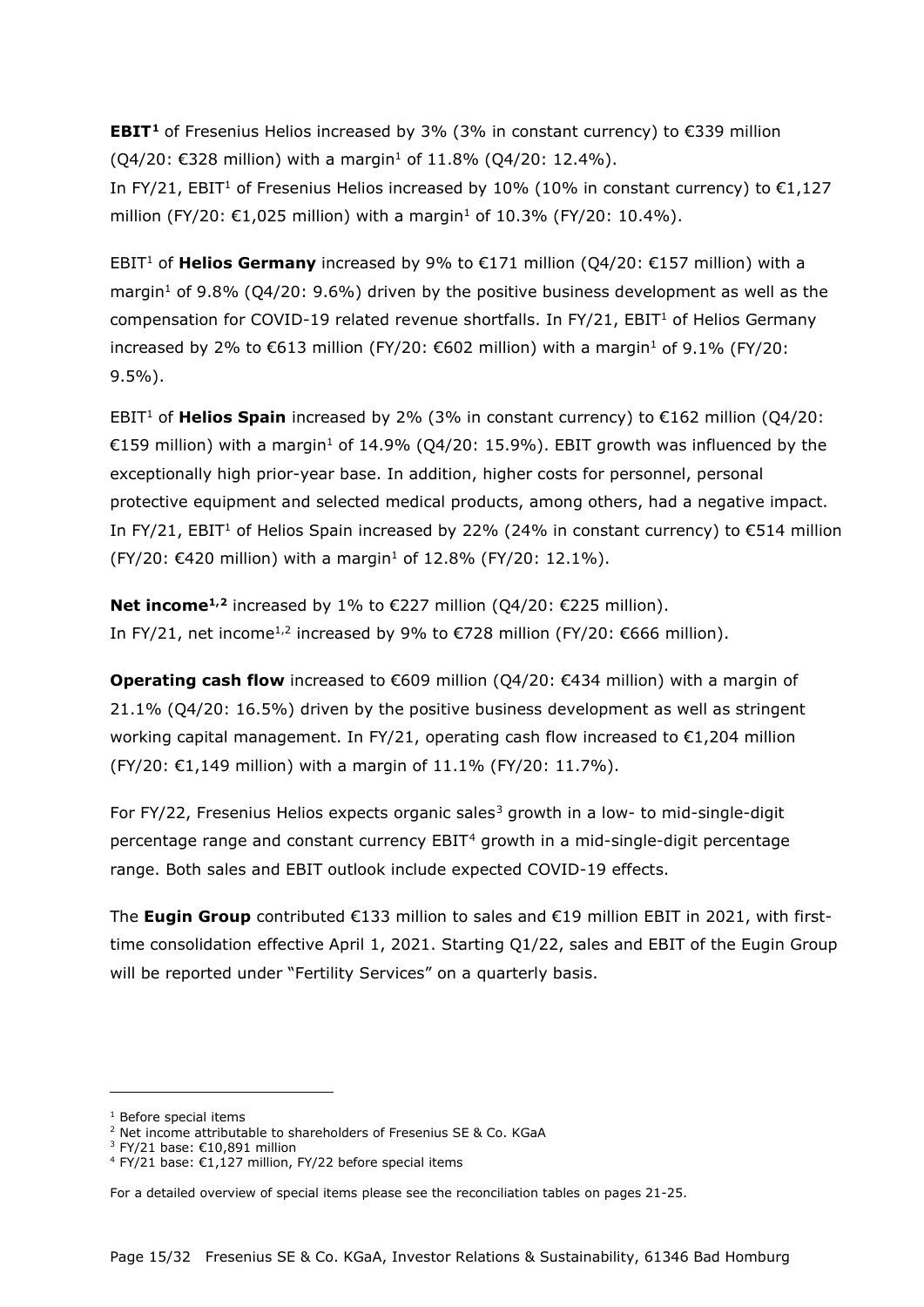### **Fresenius Vamed**

Fresenius Vamed manages projects and provides services for hospitals and other health care facilities worldwide and is a leading post-acute care provider in Central Europe. The portfolio ranges along the entire value chain: from project development, planning, and turnkey construction, via maintenance and technical management to total operational management.

| $\epsilon$ in millions                 | Q4/21 | Q4/20 | Growth | Growth<br>in constant<br>currency | $Q1 - 4/21$ | $Q1 - 4/20$ | Growth | Growth<br>in constant<br>currency |
|----------------------------------------|-------|-------|--------|-----------------------------------|-------------|-------------|--------|-----------------------------------|
| <b>Sales</b>                           | 748   | 577   | 30%    | 29%                               | 2,297       | 2,068       | 11%    | 11%                               |
| EBITDA <sup>1</sup>                    | 91    | 62    | 47%    | 47%                               | 191         | 113         | 69%    | 69%                               |
| EBIT <sup>1</sup>                      | 66    | 39    | 69%    | 69%                               | 101         | 29          | $- -$  | $- -$                             |
| Net income <sup><math>1,2</math></sup> | 49    | 25    | 96%    | 96%                               | 67          |             | $- -$  | $- -$                             |
| Employees<br>(Dec. 31/Dec. 31)         |       |       |        |                                   | 19,721      | 19,414      | 2%     |                                   |

- **Strong finish to the year with excellent organic sales and EBIT growth**
- **Project business recovering - back to the typical phasing with a strong Q4**
- **Rehabilitation business developing steadily despite continuous COVID-19 impact; technical service business remains robust**

**Sales** increased by 30% (29% in constant currency) to €748 million (Q4/20: €577 million). Organic growth was 29%. In FY/21, sales increased by 11% (11% in constant currency) to €2,297 million (FY/20: €2,068 million). Organic growth was 11%.

Sales in the **service business** increased by 12% to €415 million (Q4/20: €372 million). Sales in the **project business** increased by 62% to €333 million (Q4/20: €205 million), driven by the good operating performance across all regions.

In FY/21, sales in the service business increased by 10% to €1,580 million (FY/20: €1,435 million). Sales in the project business increased by 13% to  $\epsilon$ 717 million (FY/20:  $\epsilon$ 633 million).

<sup>1</sup> Before special items

<span id="page-15-1"></span><span id="page-15-0"></span><sup>2</sup> Net income attributable to shareholders of VAMED AG

For a detailed overview of special items please see the reconciliation tables on pages 21-25.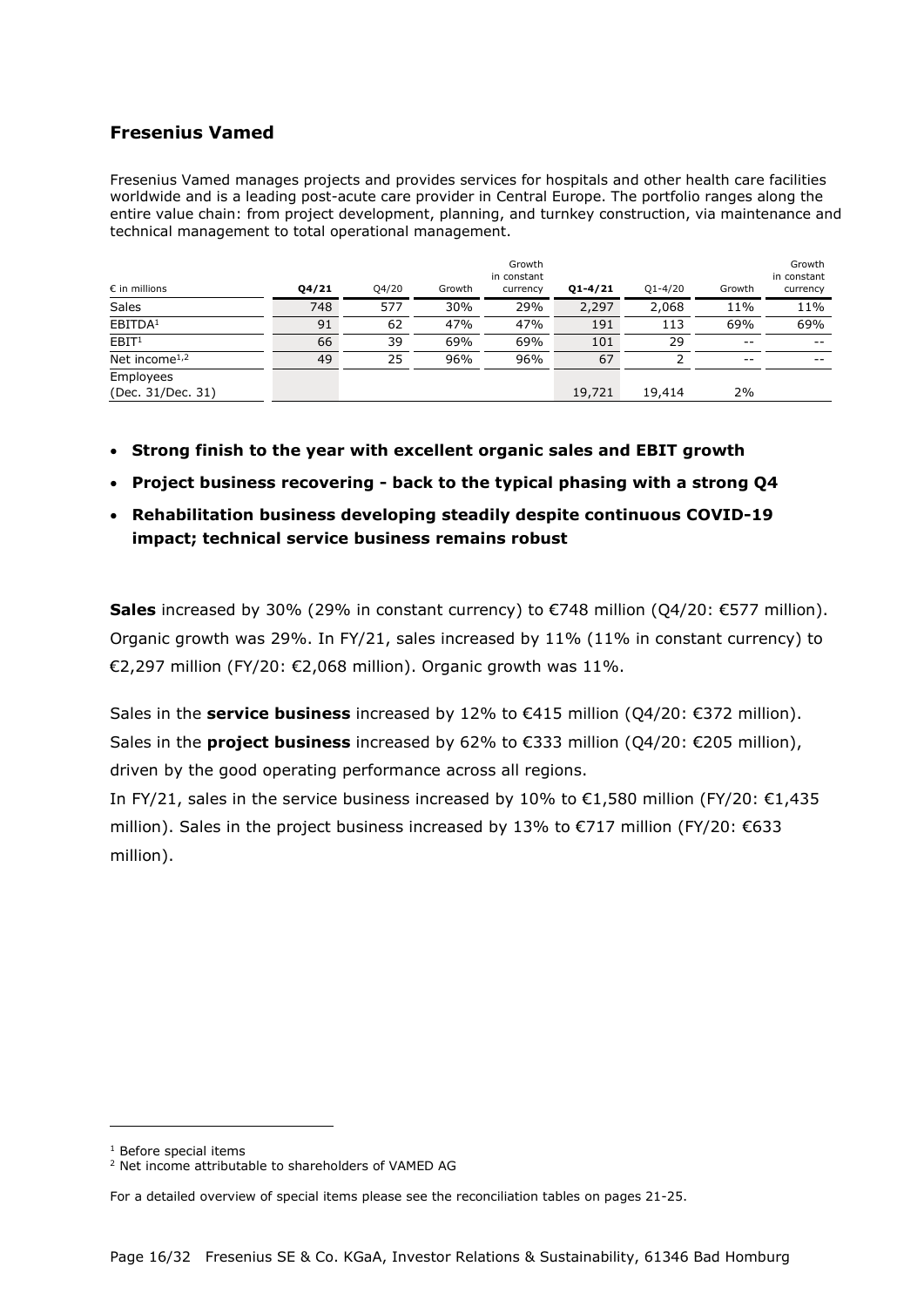**EBIT<sup>[1](#page-16-0)</sup>** increased by 69% (69% in constant currency) to €66 million (O4/20: €39 million) with a margin<sup>1</sup> of 8.8% (Q4/20: 6.8%). This significant recovery is due to the good business performance in all regions. In FY/21, EBIT<sup>1</sup> more than tripled (248% in constant currency) to €101 million (FY/20: €29 million) with a margin<sup>1</sup> of 4.4% (FY/20: 1.4%).

**Net income<sup>1,[2](#page-16-1)</sup>** increased to €49 million (Q4/20: €25 million). In FY/21, net income<sup>1,2</sup> increased to €67 million (FY/20: €2 million).

**Order intake** was €319 million in Q4/21 (Q4/20: €648 million) and €1,290 million in FY/21 (FY/20: €1,010 million). As of December 31, 2021, **order backlog** was at €3,473 million (December 31, 2020: €3,055 million).

**Operating cash flow** increased to €128 million (Q4/20: €74 million) with a margin of 17.1% (Q4/20: 12.8%) mainly due to an improved working capital development. In FY/21, operating cash flow increased to €151 million (FY/20: €78 million) with a margin of 6.6% (FY/20: 3.8%).

For FY/22, Fresenius Vamed expects organic sales<sup>[3](#page-16-2)</sup> growth in a high-single to low-doubledigit percentage range and constant currency  $EBIT<sup>4</sup>$  $EBIT<sup>4</sup>$  $EBIT<sup>4</sup>$  to return to absolute pre-COVID-19 levels (FY/19: €134 million). Both sales and EBIT outlook include expected negative COVID-19 effects.

<span id="page-16-0"></span><sup>1</sup> Before special items

<span id="page-16-1"></span><sup>2</sup> Net income attributable to shareholders of VAMED AG

<sup>3</sup> FY/21 base: €2,297 million

<span id="page-16-3"></span><span id="page-16-2"></span><sup>4</sup> FY/21 base: €101 million; FY/22 before special items

For a detailed overview of special items please see the reconciliation tables on pages 21-25.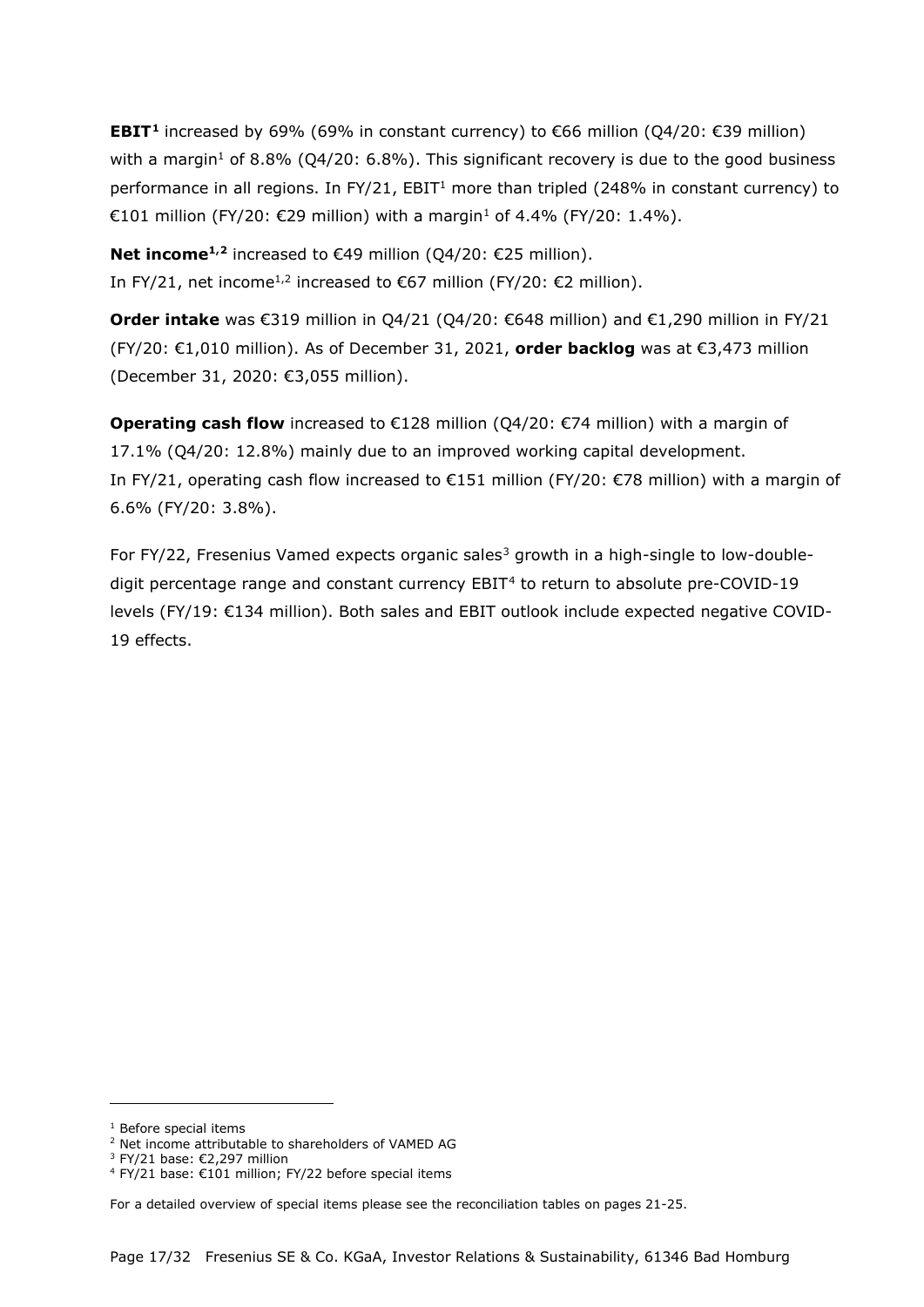#### **Conference Call**

As part of the publication of the results for FY 2021, a conference call will be held on February 22, 2022 at 1:30 p.m. CET (7:30 a.m. EST). All investors are cordially invited to follow the conference call in a live broadcast over the Internet at

[www.fresenius.com/investors.](http://www.fresenius.com/investors) Following the call, a replay will be available on our website.

# # #

For additional information on the performance indicators used please refer to our website [https://www.fresenius.com/alternative-performance-measures.](https://www.fresenius.com/alternative-performance-measures)

# # #

Fresenius is a global health care group, providing products and services for dialysis, hospital and outpatient medical care. In 2021, Group sales were €37.5 billion. On December 31, 2021, the Fresenius Group had 316,078 employees worldwide.

For more information visit the Company's website at [www.fresenius.com.](http://www.fresenius.com/) Follow us on Twitter: [www.twitter.com/fresenius\\_ir](http://www.twitter.com/fresenius_ir) Follow us on LinkedIn: [www.linkedin.com/company/fresenius-investor-relations](http://www.linkedin.com/company/fresenius-investor-relations)

This release contains forward-looking statements that are subject to various risks and uncertainties. Future results could differ materially from those described in these forward-looking statements due to certain factors, e.g. changes in business, economic and competitive conditions, regulatory reforms, results of clinical trials, foreign exchange rate fluctuations, uncertainties in litigation or investigative proceedings, and the availability of financing. Fresenius does not undertake any responsibility to update the forward-looking statements in this release.

Fresenius SE & Co. KGaA Registered Office: Bad Homburg, Germany Commercial Register: Amtsgericht Bad Homburg, HRB 11852 Chairman of the Supervisory Board: Wolfgang Kirsch

General Partner: Fresenius Management SE Registered Office: Bad Homburg, Germany Commercial Register: Amtsgericht Bad Homburg, HRB 11673 Management Board: Stephan Sturm (Chairman), Dr. Sebastian Biedenkopf, Dr. Francesco De Meo, Rachel Empey, Rice Powell, Michael Sen, Dr. Ernst Wastler Chairman of the Supervisory Board: Wolfgang Kirsch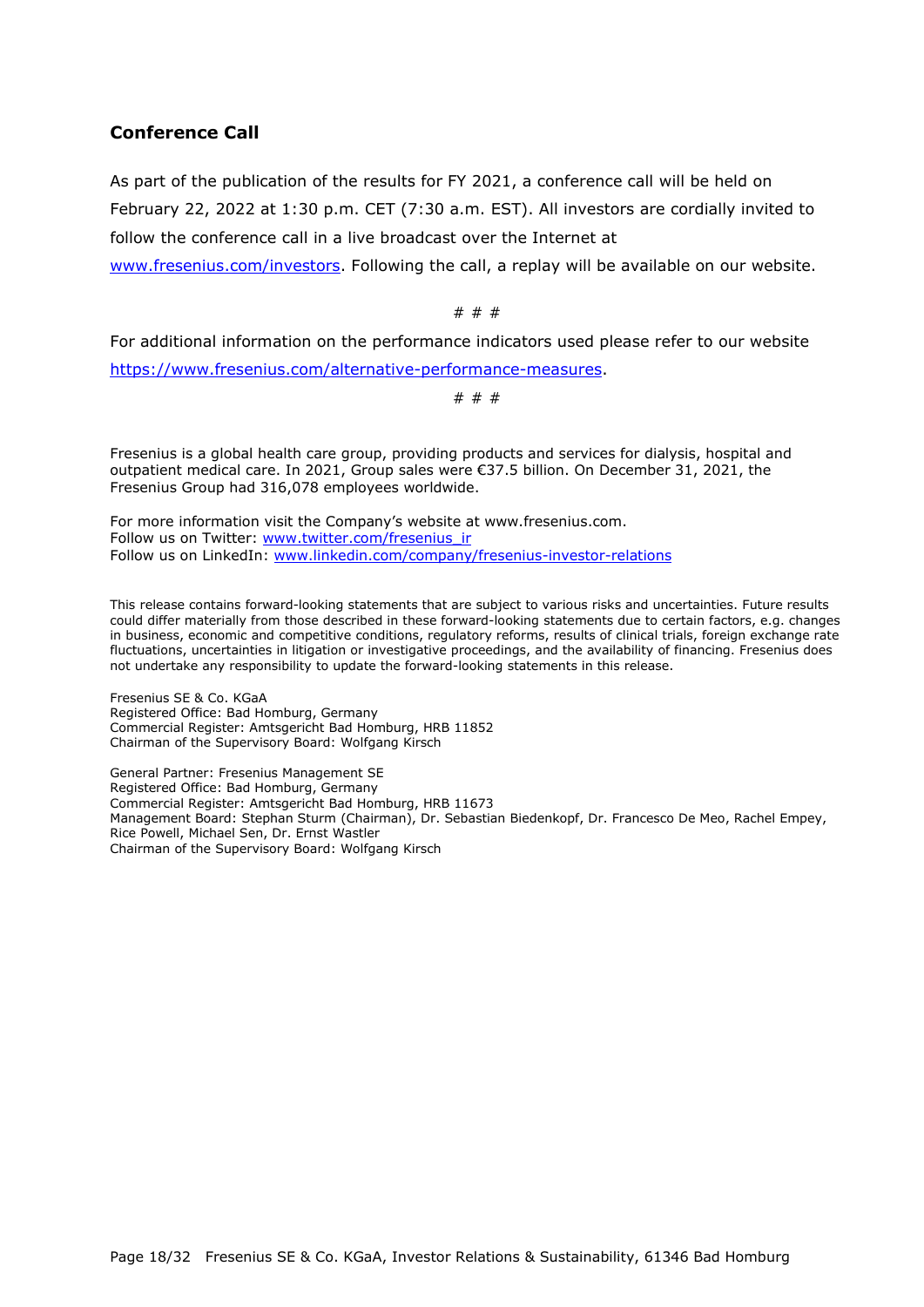# **Fresenius Group Figures and Targets**

# **Basis FY/21 for Guidance FY/22**

#### **Group and Segments**

| in Mio $\epsilon$                                                                                                   | <b>Fresenius</b><br>Konzern | <b>Fresenius</b><br>Medical<br>Care | <b>Fresenius</b><br>Kabi | <b>Fresenius</b><br><b>Helios</b> | <b>Fresenius</b><br>Vamed |
|---------------------------------------------------------------------------------------------------------------------|-----------------------------|-------------------------------------|--------------------------|-----------------------------------|---------------------------|
| Sales reported (base)                                                                                               | 37,520                      | 17,619                              | 7,193                    | 10,891                            | 2,297                     |
| Revaluations of biosimilars contingent<br>purchase price liabilities                                                |                             |                                     | -49                      |                                   |                           |
| Expenses associated with the Fresenius cost and<br>efficiency program                                               |                             |                                     | 58                       | 10                                | 0                         |
| <b>EBIT</b><br>(before special items = base Kabi, Helios, Vamed<br>guidance)                                        |                             |                                     | 1,153                    | 1,127                             | 101                       |
| Net income (as reported)                                                                                            | 1,818                       | 969                                 |                          |                                   |                           |
| Revaluations of biosimilars contingent<br>purchase price liabilities                                                | -33                         |                                     |                          |                                   |                           |
| Expenses associated with the Fresenius cost and<br>efficiency program<br>(including costs related to FME25 program) | 82                          | 49                                  |                          |                                   |                           |
| Net income<br>(before special items = base FMC guidance)                                                            |                             | 1,018                               |                          |                                   |                           |
| <b>Net income</b><br>(before special items= base Fresenius Group<br>quidance)                                       | 1,867                       |                                     |                          |                                   |                           |

# **Estimated COVID-19 effects Q4/21**

|                                                   | Reported growth rate<br>Estimated<br>in constant currency<br>COVID-19 impact<br>including COVID-19-effects<br>in constant currency |       |             | Estimated growth rate<br>in constant currency<br>excluding COVID-19-effects |            |         |
|---------------------------------------------------|------------------------------------------------------------------------------------------------------------------------------------|-------|-------------|-----------------------------------------------------------------------------|------------|---------|
| $\epsilon$ in millions                            | 04/21                                                                                                                              | 04/20 | 04/21       | Q4/20                                                                       | 04/21      | Q4/20   |
| <b>Sales</b>                                      | 5%                                                                                                                                 | 5%    | 0 to $-1\%$ | $-2$ to $-3\%$                                                              | 5 to $6\%$ | 7 to 8% |
| Net income<br>(before special items) <sup>1</sup> | 3%                                                                                                                                 | 2%    | 0 to $-4\%$ | $-1$ to $-5\%$                                                              | 3 to 7%    | 3 to 7% |

<sup>1</sup> Net income attributable to shareholders of Fresenius SE & Co. KGaA

# **Estimated COVID-19 effects Q1-4/21**

|                            |             | Reported growth rate<br>in constant currency<br>including COVID-19-effects |                | Estimated<br>COVID-19 impact<br>in constant currency |             | Estimated growth rate<br>in constant currency<br>excluding COVID-19-effects |
|----------------------------|-------------|----------------------------------------------------------------------------|----------------|------------------------------------------------------|-------------|-----------------------------------------------------------------------------|
| $\epsilon$ in millions     | $01 - 4/21$ | $O1 - 4/20$                                                                | $01 - 4/21$    | $O1 - 4/20$                                          | $01 - 4/21$ | $Q1 - 4/20$                                                                 |
| Sales                      | 5%          | 5%                                                                         | 0 to $-1\%$    | $-2$ to $-3\%$                                       | 5 to $6\%$  | 7 to 8%                                                                     |
| Net income                 |             |                                                                            |                |                                                      |             |                                                                             |
| (before special items) $1$ | 5%          | $-3%$                                                                      | $-1$ to $-5\%$ | -5 to -9%                                            | 6 to $10\%$ | 2 to $6\%$                                                                  |

<sup>1</sup> Net income attributable to shareholders of Fresenius SE & Co. KGaA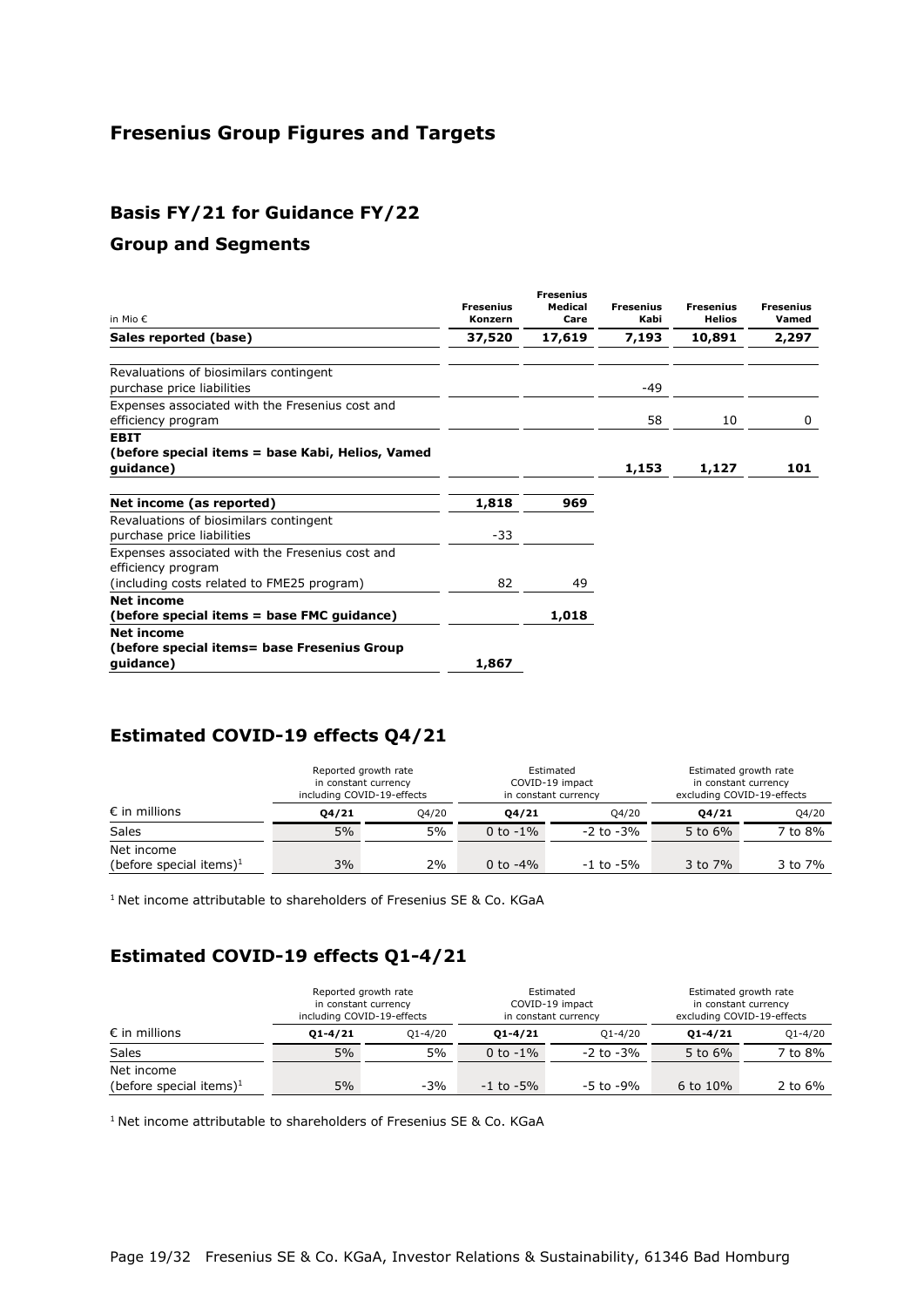# **Statement of Comprehensive Income**

| $\varepsilon$ in millions                                         | $01 - 4/21$ | $Q1 - 4/20$ | Growth |
|-------------------------------------------------------------------|-------------|-------------|--------|
| <b>Sales</b>                                                      | 37,520      | 36,277      | 3%     |
| Cost of goods sold                                                | $-27,209$   | $-25,961$   | $-5%$  |
| Gross profit                                                      | 10,311      | 10,316      | $0\%$  |
| Selling, general and administrative expenses                      | $-5,453$    | $-5,430$    | $0\%$  |
| Other operating income and expenses                               | 105         | 250         | $-58%$ |
| Research and development expenses                                 | $-805$      | $-751$      | $-7%$  |
| Operating income (EBIT)                                           | 4,158       | 4,385       | $-5%$  |
| Financial result                                                  | $-506$      | $-659$      | 23%    |
| Income before income taxes                                        | 3,652       | 3,726       | $-2%$  |
| Income taxes                                                      | $-833$      | $-903$      | 8%     |
| Net income                                                        | 2,819       | 2,823       | 0%     |
| Noncontrolling interests                                          | 1,001       | 1,116       | $-10%$ |
| Net income attributable to Fresenius SE & Co. KGaA <sup>1,2</sup> | 1,867       | 1,796       | 4%     |
| Net income attributable to Fresenius SE & Co. KGaA <sup>1</sup>   | 1,818       | 1,707       | 7%     |
| Earnings per ordinary share in $\epsilon^{1,2}$                   | 3.35        | 3.22        | 4%     |
| Fully diluted earnings per ordinary share in $\epsilon^{1,2}$     | 3.35        | 3.22        | 4%     |
| Earnings per ordinary share in $\mathbb{C}^1$                     | 3.26        | 3.06        | 7%     |
| Fully diluted earnings per ordinary share in $\mathbf{E}^1$       | 3.26        | 3.06        | 7%     |
| Average number of shares                                          | 558,061,878 | 557,451,759 | $0\%$  |
| EBITDA <sup>2</sup>                                               | 6,854       | 7,132       | $-4%$  |
| Depreciation and amortization <sup>2</sup>                        | $-2,602$    | $-2,520$    | -3%    |
| EBIT <sup>2</sup>                                                 | 4,252       | 4,612       | -8%    |
| EBITDA margin <sup>2</sup>                                        | 18.3%       | 19.7%       |        |
| EBIT margin <sup>2</sup>                                          | 11.3%       | 12.7%       |        |

<sup>1</sup> Net income attributable to shareholders of Fresenius SE & Co. KGaA

2 Before special items

For a detailed overview of special items please see the reconciliation tables on pages 21-25.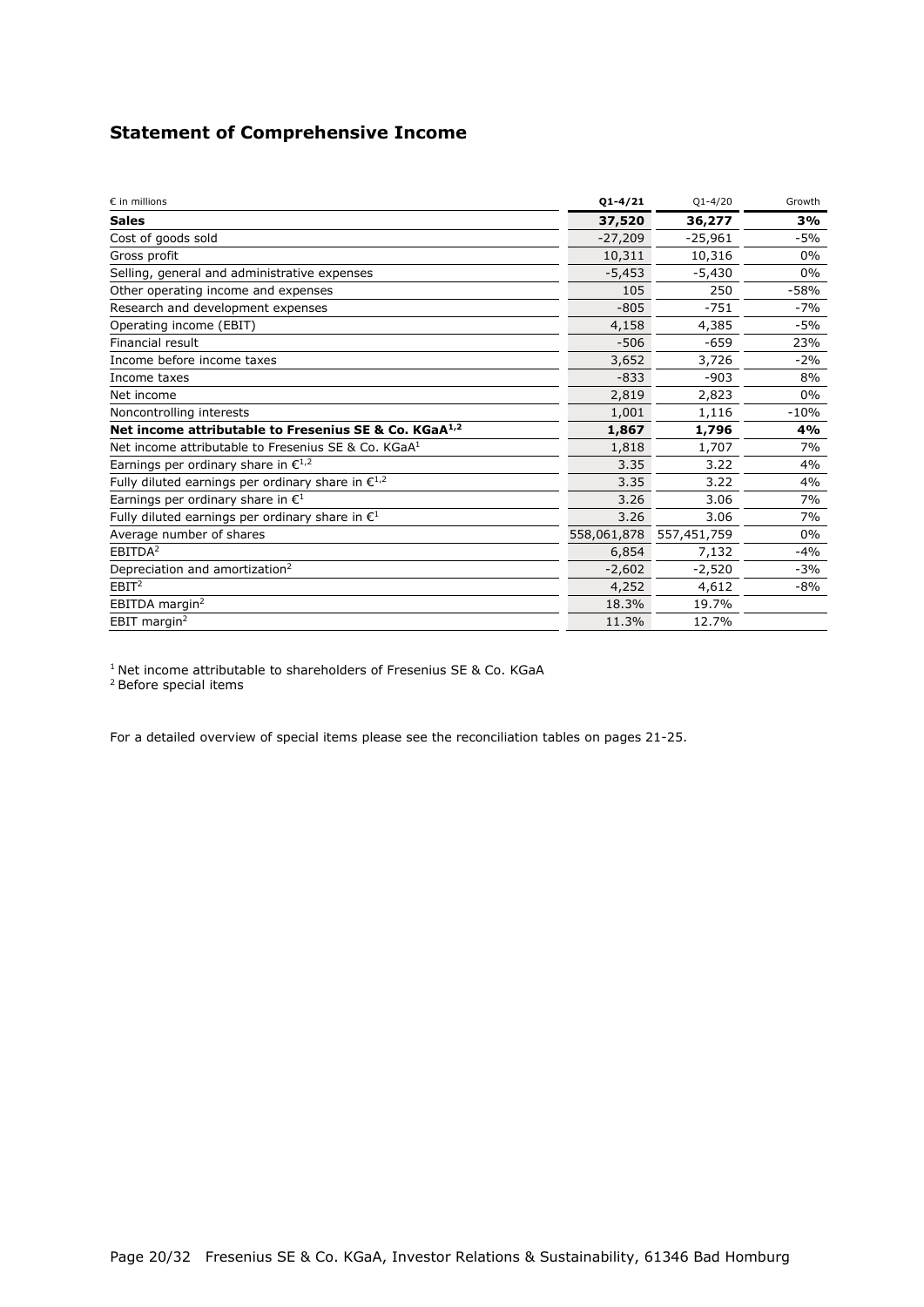#### **Reconciliation**

Consolidated results for Q4/21 and FY/21 as well as for Q4/20 and FY/20 include special items. The special items shown within the reconciliation tables are reported in the Group Corporate segment.

# **Fresenius Group Q4/21**

|                                                                    |        |        |             | Growth rate<br>in constant |
|--------------------------------------------------------------------|--------|--------|-------------|----------------------------|
| $\epsilon$ in millions                                             | Q4/21  | Q4/20  | Growth rate | currency                   |
| <b>Sales reported</b>                                              | 9,966  | 9,304  | 7%          | 5%                         |
| <b>EBIT reported (after special items)</b>                         | 1,123  | 1,024  | 10%         | 6%                         |
| Revaluations of biosimilars contingent purchase price liabilities  | $-49$  | 32     |             |                            |
| Impairment of Goodwill at FMC Latin America                        |        | 195    |             |                            |
| Expenses associated with the Fresenius cost and efficiency program | 92     |        |             |                            |
| <b>EBIT (before special items)</b>                                 | 1,166  | 1,251  | $-7%$       | -9%                        |
| Net interest reported (after special items)                        | $-122$ | $-156$ | 22%         | 23%                        |
| Revaluations of biosimilars contingent purchase price liabilities  |        | -3     |             |                            |
| Net interest (before special items)                                | $-120$ | $-159$ | 25%         | 26%                        |
| Income taxes reported (after special items)                        | $-242$ | $-255$ | 5%          | <b>7%</b>                  |
| Revaluations of biosimilars contingent purchase price liabilities  | 14     | -8     |             |                            |
| Expenses associated with the Fresenius cost and efficiency program | $-14$  |        |             |                            |
| Income taxes (before special items)                                | $-242$ | $-263$ | 8%          | 10%                        |
| Noncontrolling interests reported (after special items)            | $-260$ | $-203$ | $-28%$      | $-22%$                     |
| Impairment of Goodwill at FMC Latin America                        |        | $-132$ |             |                            |
| Expenses associated with the Fresenius cost and efficiency program | $-23$  |        |             |                            |
| Noncontrolling interests (before special items)                    | $-283$ | $-335$ | 16%         | 19%                        |
| Net income reported (after special items) $1$                      | 499    | 410    | 22%         | 19%                        |
| Revaluations of biosimilars contingent purchase price liabilities  | $-33$  | 21     |             |                            |
| Impairment of Goodwill at FMC Latin America                        |        | 63     |             |                            |
| Expenses associated with the Fresenius cost and efficiency program | 55     |        |             |                            |
| Net income (before special items) $1$                              | 521    | 494    | <b>5%</b>   | 3%                         |

<sup>1</sup> Net income attributable to shareholders of Fresenius SE & Co. KGaA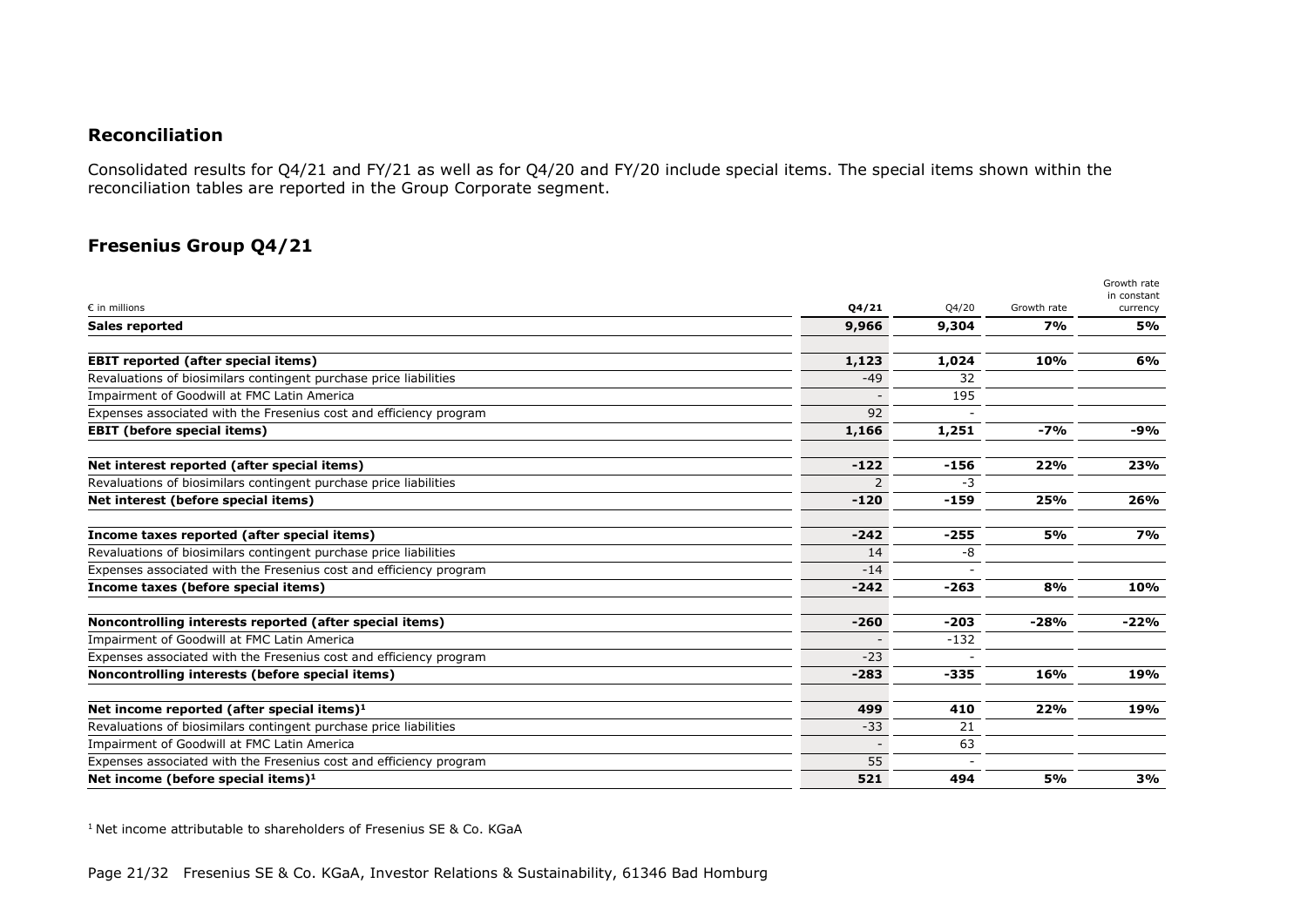# **Fresenius Group FY/21**

|                                                                    |             |             |             | Growth rate<br>in constant |
|--------------------------------------------------------------------|-------------|-------------|-------------|----------------------------|
| $\varepsilon$ in millions                                          | $Q1 - 4/21$ | $Q1 - 4/20$ | Growth rate | currency                   |
| Sales reported                                                     | 37,520      | 36,277      | 3%          | 5%                         |
| <b>EBIT reported (after special items)</b>                         | 4,158       | 4,385       | $-5%$       | -3%                        |
| Revaluations of biosimilars contingent purchase price liabilities  | $-49$       | 32          |             |                            |
| <b>Impairment of Goodwill at FMC Latin America</b>                 |             | 195         |             |                            |
| Expenses associated with the Fresenius cost and efficiency program | 143         |             |             |                            |
| <b>EBIT</b> (before special items)                                 | 4,252       | 4,612       | $-8%$       | -6%                        |
| Net interest reported (after special items)                        | $-506$      | $-659$      | 23%         | 22%                        |
| Revaluations of biosimilars contingent purchase price liabilities  | 2           | 5           |             |                            |
| Net interest (before special items)                                | $-504$      | $-654$      | 23%         | 22%                        |
| Income taxes reported (after special items)                        | $-833$      | $-903$      | 8%          | 6%                         |
| Revaluations of biosimilars contingent purchase price liabilities  | 14          | $-11$       |             |                            |
| Expenses associated with the Fresenius cost and efficiency program | $-29$       |             |             |                            |
| Income taxes (before special items)                                | $-848$      | $-914$      | 7%          | 6%                         |
| Noncontrolling interests reported (after special items)            | $-1,001$    | $-1,116$    | 10%         | 8%                         |
| Impairment of Goodwill at FMC Latin America                        |             | $-132$      |             |                            |
| Expenses associated with the Fresenius cost and efficiency program | $-32$       |             |             |                            |
| Noncontrolling interests (before special items)                    | $-1,033$    | -1,248      | 17%         | 15%                        |
| Net income reported (after special items) $1$                      | 1,818       | 1,707       | 7%          | 8%                         |
| Revaluations of biosimilars contingent purchase price liabilities  | $-33$       | 26          |             |                            |
| Impairment of Goodwill at FMC Latin America                        |             | 63          |             |                            |
| Expenses associated with the Fresenius cost and efficiency program | 82          |             |             |                            |
| Net income (before special items) $1$                              | 1,867       | 1,796       | 4%          | 5%                         |

1 Net income attributable to shareholders of Fresenius SE & Co. KGaA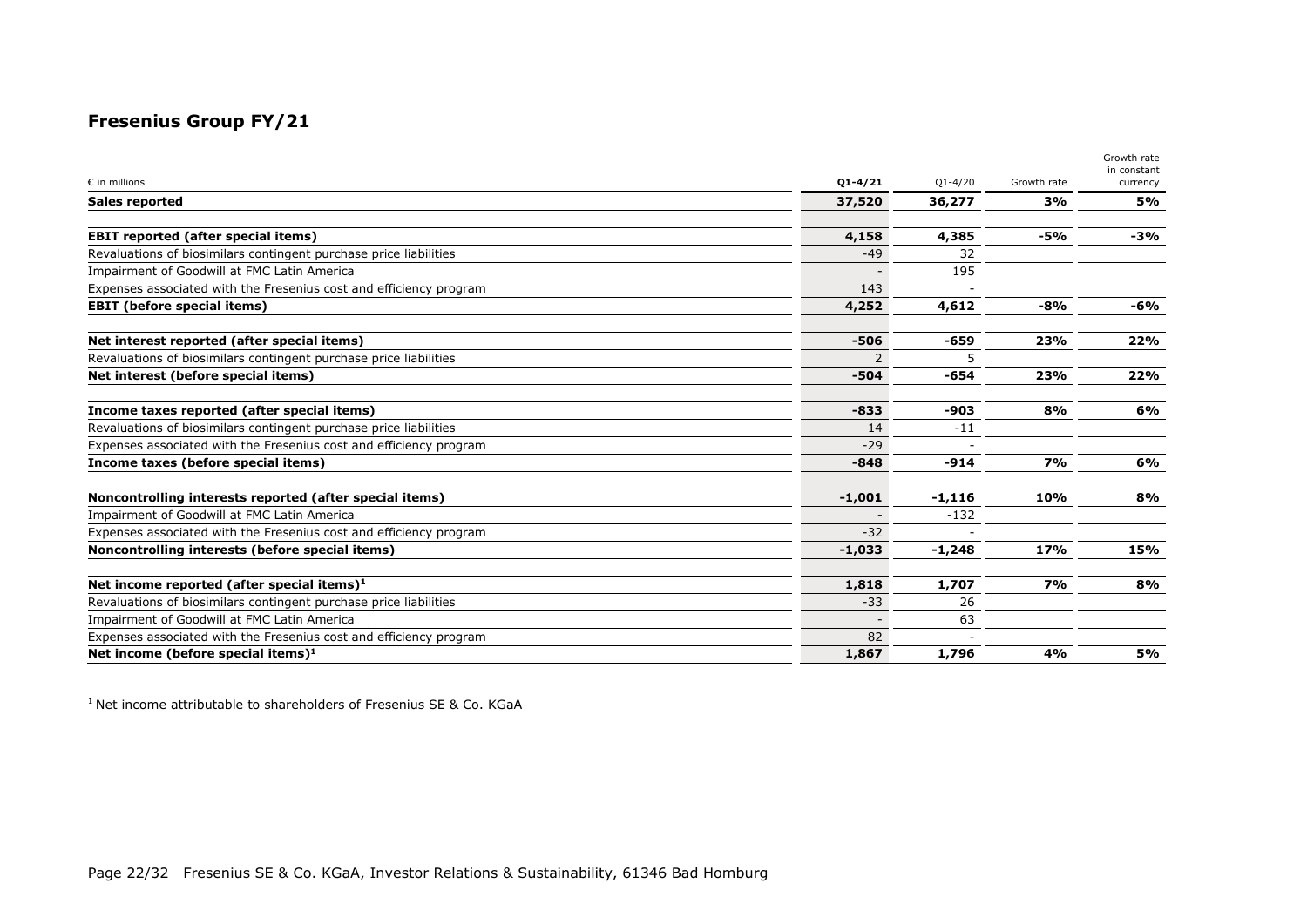# **Reconciliation Fresenius Medical Care (according to Fresenius Medical Care)**

| $\epsilon$ in millions                        | Q4/21 | Q4/20 | Growth rate | Growth rate<br>in constant<br>currency |
|-----------------------------------------------|-------|-------|-------------|----------------------------------------|
| <b>Sales reported</b>                         | 4,647 | 4,400 | 6%          | 3%                                     |
| <b>EBIT reported (after special items)</b>    | 449   | 462   | $-3%$       | -7%                                    |
| Impairment of Goodwill at FMC Latin America   |       | 195   |             |                                        |
| Costs related to FME25 program                | 43    |       |             |                                        |
| <b>EBIT (before special items)</b>            | 492   | 657   | $-25%$      | -28%                                   |
| Net income reported (after special items) $1$ | 229   | 177   | 29%         | 23%                                    |
| Impairment of Goodwill at FMC Latin America   |       | 195   |             |                                        |
| Costs related to FME25 program                | 34    |       |             |                                        |
| Net income (before special items) $1$         | 263   | 372   | $-29%$      | -32%                                   |

<sup>1</sup> Net income attributable to shareholders of Fresenius Medical Care AG & Co. KGaA

|                                               |             |             |             | Growth rate<br>in constant |
|-----------------------------------------------|-------------|-------------|-------------|----------------------------|
| $\epsilon$ in millions                        | $Q1 - 4/21$ | $Q1 - 4/20$ | Growth rate | currency                   |
| <b>Sales reported</b>                         | 17,619      | 17,859      | $-1\%$      | 2%                         |
| <b>EBIT reported (after special items)</b>    | 1,852       | 2,304       | -20%        | $-17%$                     |
| Impairment of Goodwill at FMC Latin America   |             | 195         |             |                            |
| Costs related to FME25 program                | 63          |             |             |                            |
| <b>EBIT</b> (before special items)            | 1,915       | 2,499       | -23%        | $-21%$                     |
| Net income reported (after special items) $1$ | 969         | 1,164       | -17%        | $-14%$                     |
| Impairment of Goodwill at FMC Latin America   |             | 195         |             |                            |
| Costs related to FME25 program                | 49          |             |             |                            |
| Net income (before special items) $1$         | 1,018       | 1,359       | $-25%$      | $-23%$                     |

<sup>1</sup> Net income attributable to shareholders of Fresenius Medical Care AG & Co. KGaA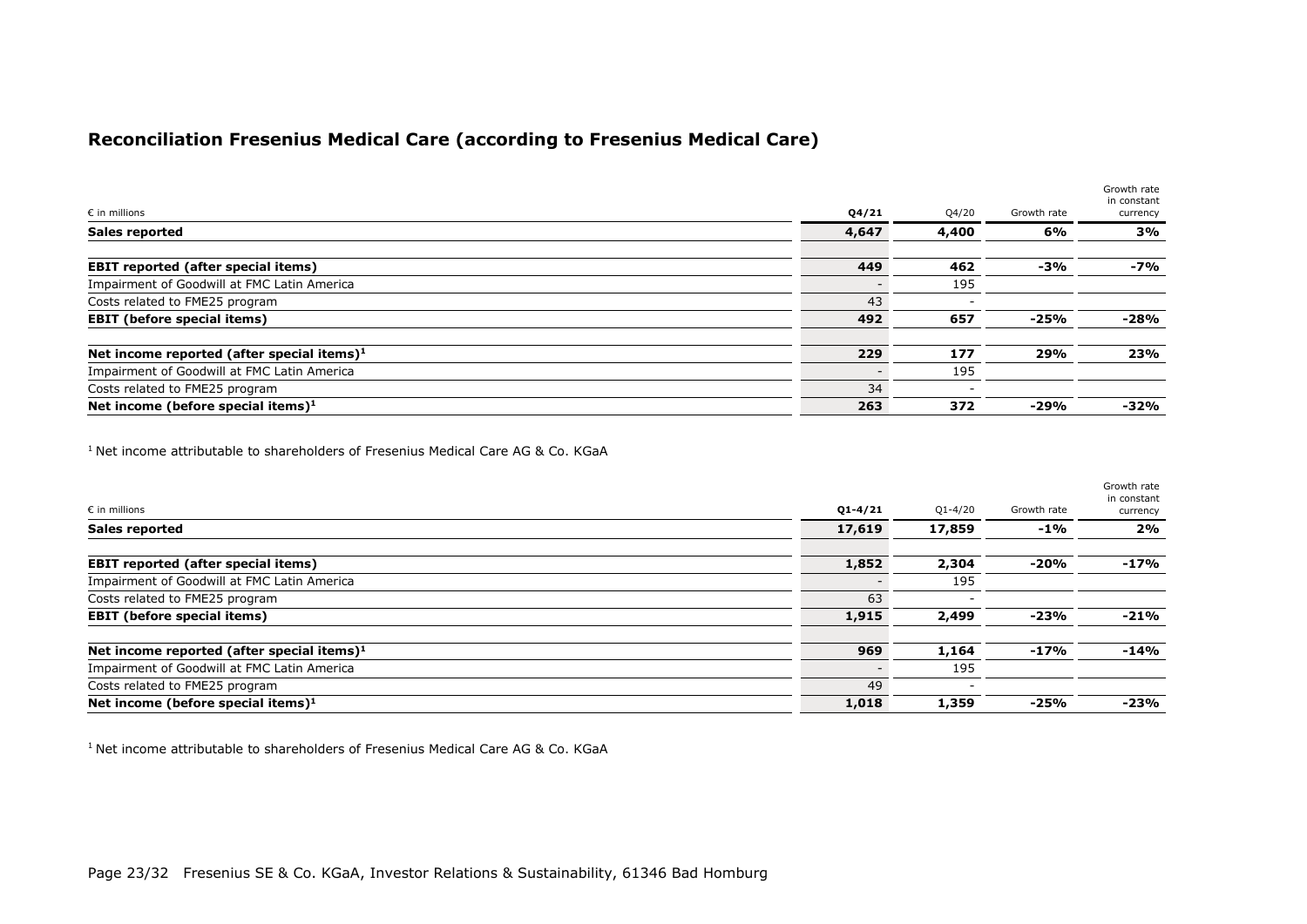# **Reconciliation Fresenius Kabi**

| $\epsilon$ in millions                                             | Q4/21 | Q4/20 | Growth rate | Growth rate<br>in constant<br>currency |
|--------------------------------------------------------------------|-------|-------|-------------|----------------------------------------|
| <b>Sales reported</b>                                              | 1,823 | 1,815 | 0%          | $-2%$                                  |
| Revaluations of biosimilars contingent purchase price liabilities  | $-49$ | 32    |             |                                        |
| Expenses associated with the Fresenius cost and efficiency program | 32    |       |             |                                        |
| <b>EBIT</b> (before special items)                                 | 279   | 236   | 18%         | 12%                                    |

| $\epsilon$ in millions                                             | $Q1 - 4/21$ | $Q1 - 4/20$ | Growth rate | Growth rate<br>in constant<br>currency |
|--------------------------------------------------------------------|-------------|-------------|-------------|----------------------------------------|
| <b>Sales reported</b>                                              | 7,193       | 6,976       | 3%          | 4%                                     |
| Revaluations of biosimilars contingent purchase price liabilities  | $-49$       | 32          |             |                                        |
| Expenses associated with the Fresenius cost and efficiency program | 58          |             |             |                                        |
| <b>EBIT</b> (before special items)                                 | 1,153       | 1,095       | 5%          | 7%                                     |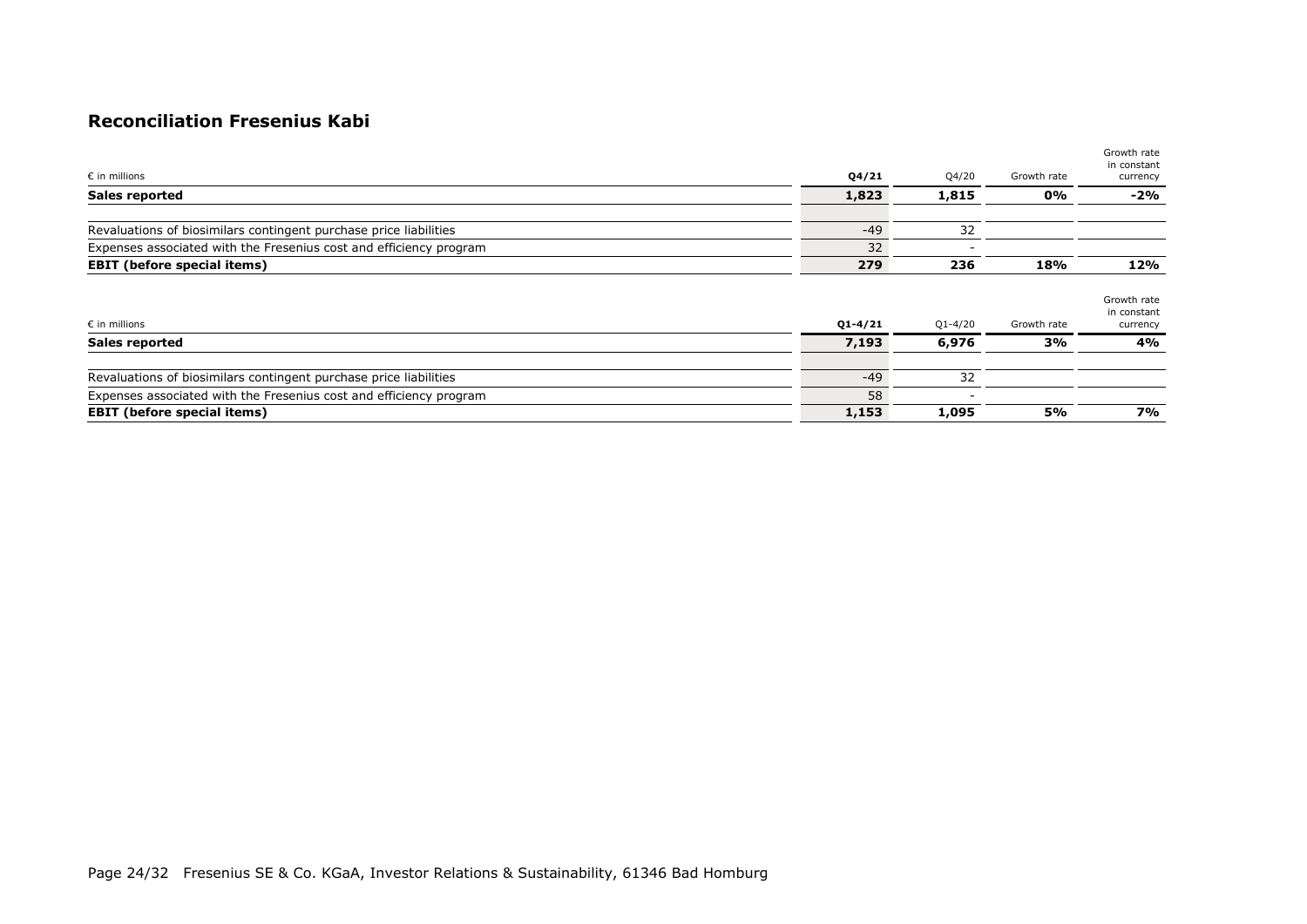# **Reconciliation Fresenius Helios**

| $\varepsilon$ in millions                                          | Q4/21        | Q4/20       | Growth rate | Growth rate<br>in constant<br>currency |
|--------------------------------------------------------------------|--------------|-------------|-------------|----------------------------------------|
| Sales reported                                                     | 2,882        | 2,637       | 9%          | 9%                                     |
| Expenses associated with the Fresenius cost and efficiency program | $\mathsf{Q}$ |             |             |                                        |
| <b>EBIT</b> (before special items)                                 | 339          | 328         | 3%          | 3%                                     |
| $\varepsilon$ in millions                                          | $Q1 - 4/21$  | $Q1 - 4/20$ | Growth rate | Growth rate<br>in constant<br>currency |
| Sales reported                                                     | 10,891       | 9,818       | 11 %        | 11 %                                   |
| Expenses associated with the Fresenius cost and efficiency program | 10           |             |             |                                        |
| <b>EBIT</b> (before special items)                                 | 1,127        | 1,025       | 10 %        | 10 %                                   |

### **Reconciliation Fresenius Vamed**

| $\varepsilon$ in millions                                          | Q4/21    | Q4/20                    | Growth rate | Growth rate<br>in constant<br>currency |
|--------------------------------------------------------------------|----------|--------------------------|-------------|----------------------------------------|
| <b>Sales reported</b>                                              | 748      | 577                      | 30%         | 29%                                    |
| Expenses associated with the Fresenius cost and efficiency program |          | $\overline{\phantom{0}}$ |             |                                        |
| <b>EBIT</b> (before special items)                                 | 66       | 39                       | 69%         | 69%                                    |
| $\epsilon$ in millions                                             | Q1-4/21  | $Q1 - 4/20$              | Growth rate | Growth rate<br>in constant<br>currency |
| Sales reported                                                     | 2,297    | 2,068                    | 11%         | 11%                                    |
|                                                                    |          |                          |             |                                        |
| Expenses associated with the Fresenius cost and efficiency program | $\Omega$ | $\overline{\phantom{0}}$ |             |                                        |
| <b>EBIT</b> (before special items)                                 | 101      | 29                       | $\sim$      | $- -$                                  |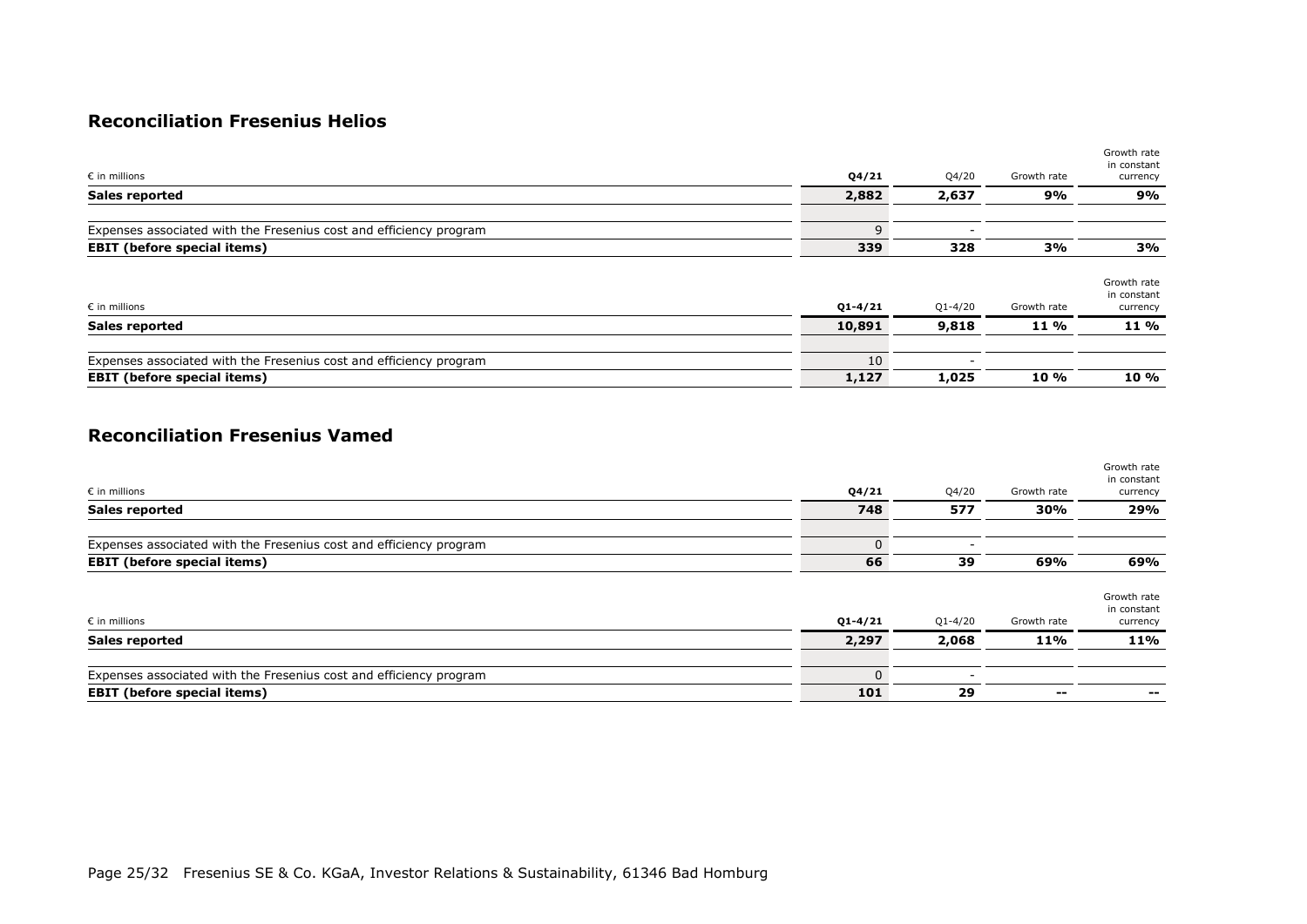# **Statement of Financial Position**

| $\varepsilon$ in millions                          | Dec. 31, 2021 | Dec. 31, 2020 | Growth |
|----------------------------------------------------|---------------|---------------|--------|
| <b>ASSETS</b>                                      |               |               |        |
| <b>Current assets</b>                              | 17,461        | 15,772        | 11%    |
| thereof trade accounts receivables                 | 7,045         | 6,937         | 2%     |
| thereof inventories                                | 4,218         | 3,945         | 7%     |
| thereof cash and cash equivalents                  | 2,764         | 1,837         | 50%    |
| <b>Non-current assets</b>                          | 54,501        | 50,874        | 7%     |
| thereof property, plant and equipment              | 12,569        | 11,912        | 6%     |
| thereof goodwill and other intangible assets       | 32,775        | 30,335        | 8%     |
| thereof right-of-use-assets                        | 6,014         | 5,691         | 6%     |
| <b>Total assets</b>                                | 71,962        | 66,646        | 8%     |
| <b>LIABILITIES AND SHAREHOLDERS' EQUITY</b>        |               |               |        |
| <b>Liabilities</b>                                 | 42,674        | 40,623        | 5%     |
| thereof trade accounts payable                     | 2,039         | 1,816         | 12%    |
| thereof accruals and other short-term liabilities  | 10,594        | 9,913         | 7%     |
| thereof debt                                       | 27,155        | 25,913        | 5%     |
| thereof lease liabilities                          | 6,590         | 6,188         | 6%     |
| Noncontrolling interests                           | 10,290        | 9,074         | 13%    |
| Total Fresenius SE & Co. KGaA shareholders' equity | 18,998        | 16,949        | 12%    |
| <b>Total shareholders' equity</b>                  | 29,288        | 26,023        | 13%    |
| Total liabilities and shareholders' equity         | 71,962        | 66,646        | 8%     |

# **Statement of Cash Flows**

| $\epsilon$ in millions                | Q4/21  | Q4/20    | Growth | $Q1 - 4/21$ | $Q1 - 4/20$ | Growth  |
|---------------------------------------|--------|----------|--------|-------------|-------------|---------|
| Net income                            | 759    | 613      | 24%    | 2,819       | 2,823       | 0%      |
| Depreciation and amortization         | 745    | 830      | $-10%$ | 2,667       | 2,715       | $-2%$   |
| Change working capital and others     | 245    | $-53$    | $- -$  | $-408$      | 1,011       | $-140%$ |
| <b>Operating Cash flow</b>            | 1,749  | 1,390    | 26%    | 5,078       | 6,549       | $-22%$  |
| Capital expenditure, net              | $-674$ | $-800$   | 16%    | $-2,017$    | $-2,366$    | 15%     |
| <b>Cash flow</b>                      |        |          |        |             |             |         |
| before acquisitions and dividends     | 1,075  | 590      | 82%    | 3,061       | 4,183       | $-27%$  |
| Cash used for acquisitions/           |        |          |        |             |             |         |
| proceeds from divestitures            | $-157$ | $-202$   | 22%    | $-800$      | $-645$      | $-24%$  |
| Dividends paid                        | $-77$  | $-59$    | $-31%$ | $-1,068$    | $-1,060$    | $-1\%$  |
| Free cash flow                        |        |          |        |             |             |         |
| after acquisitions and dividends      | 841    | 329      | 156%   | 1,193       | 2,478       | $-52%$  |
| Cash provided by/used for             |        |          |        |             |             |         |
| financing activities                  | $-480$ | $-1,070$ | 55%    | $-384$      | $-2,057$    | 81%     |
| Effect of exchange rates on change in |        |          |        |             |             |         |
| cash and cash equivalents             | $-10$  | -80      | 88%    | 118         | $-238$      | 150%    |
| Net change in                         |        |          |        |             |             |         |
| cash and cash equivalents             | 351    | $-821$   | 143%   | 927         | 183         |         |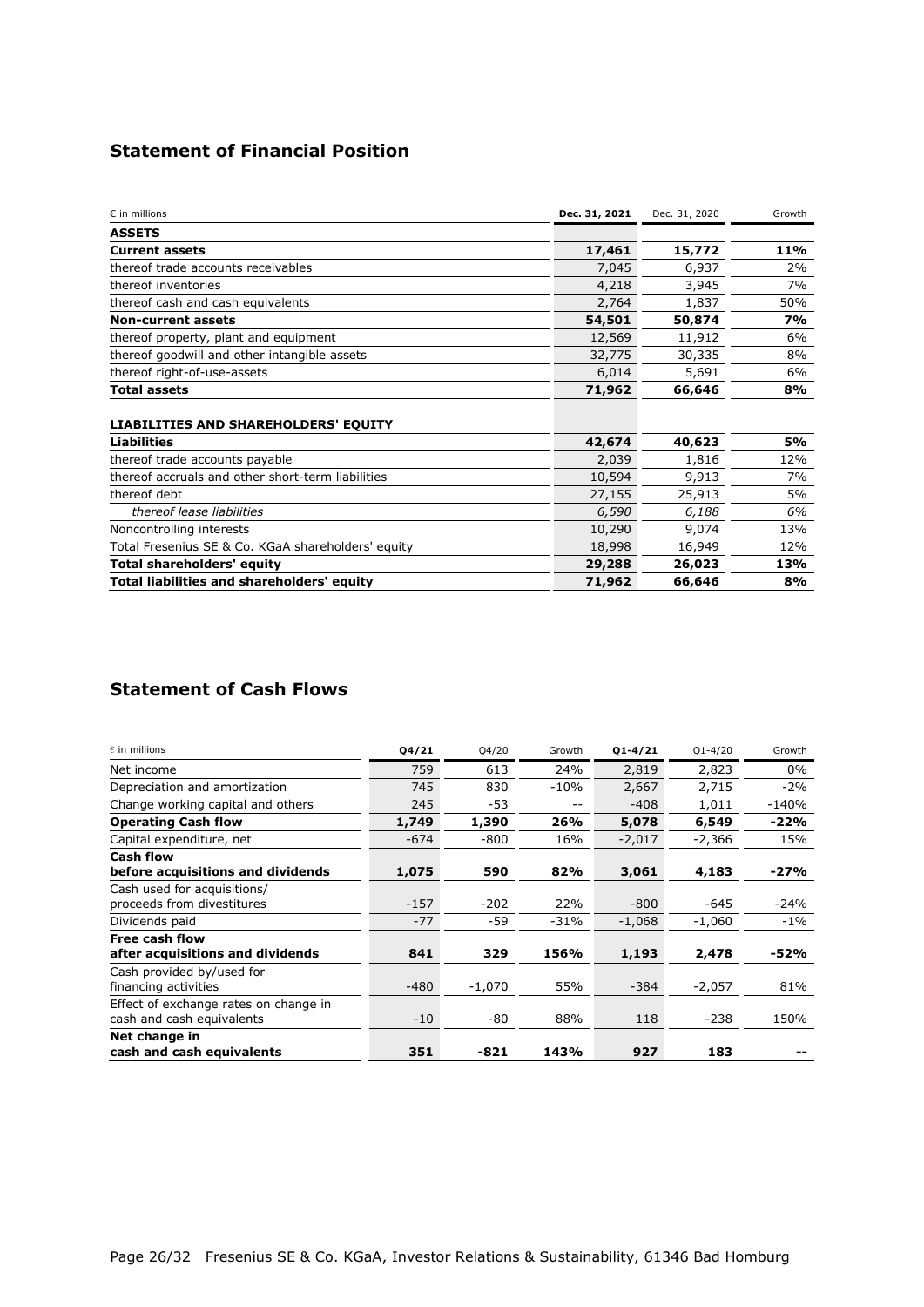### **Segment reporting by business segment Q4/21**

|                                                                       |       | Fresenius Medical Care<br>Fresenius Kabi |        |              |       |         | Fresenius Helios<br><b>Fresenius Vamed</b> |       |        |          | Corporate |        |        | Fresenius Group |               |        |        |        |
|-----------------------------------------------------------------------|-------|------------------------------------------|--------|--------------|-------|---------|--------------------------------------------|-------|--------|----------|-----------|--------|--------|-----------------|---------------|--------|--------|--------|
| by business segment, € in millions                                    | 04/20 | Q4/20                                    | Growth | 04/21        | Q4/20 | Growth  | Q4/21                                      | Q4/20 | Growth | Q4/21    | Q4/20     | Growth | Q4/21  | Q4/20           | Growth        | 04/21  | Q4/20  | Growth |
| Sales                                                                 | 4,647 | 4,400                                    | 6%     | 1,823        | 1,815 | 0%      | 2,882                                      | 2,637 | 9%     | 748      | 577       | 30%    | $-134$ | $-125$          | $-7%$         | 9,966  | 9,304  | 7%     |
| thereof contribution to<br>consolidated sales                         | 4,632 | 4,391                                    | 5%     | 1,804        | 1,797 | 0%      | 2,872                                      | 2,631 | 9%     | 657      | 484       | 36%    |        |                 | 0%            | 9,966  | 9,304  | 7%     |
| thereof intercompany sales                                            | 15    | $\Omega$                                 | 67%    | 19           | 18    | 6%      | 10                                         | -6    | 67%    | 91       | 93        | $-2%$  | $-135$ | $-126$          | $-7%$         |        |        |        |
| contribution to consolidated sales                                    | 46%   | 47%                                      |        | 18%          | 20%   |         | 29%                                        | 28%   |        | 7%       | 5%        |        | 0%     | 0%              |               | 100%   | 100%   |        |
| EBITDA                                                                | 891   | 1.043                                    | $-15%$ | 407          | 344   | 18%     | 466                                        | 443   | 5%     | 91       | 62        | 47%    | 13     | $-38$           | 134%          | 1,868  | 1,854  | 1%     |
| Depreciation and amortization                                         | 399   | 387                                      | 3%     | 128          | 108   | 19%     | 127                                        | 115   | 10%    | 25       | 23        | 9%     | 66     | 197             | $-66%$        | 745    | 830    | $-10%$ |
| EBIT                                                                  | 492   | 656                                      | $-25%$ | 279          | 236   | 18%     | 339                                        | 328   | 3%     | 66       | 39        | 69%    | $-53$  | $-235$          | 77%           | 1.123  | 1,024  | 10%    |
| Net interest                                                          | $-66$ | $-84$                                    | 21%    | $-10$        | $-19$ | 47%     | $-48$                                      | $-43$ | $-12%$ | -3       | -6        | 50%    |        | $-4$            | $\sim$ $\sim$ | $-122$ | $-156$ | 22%    |
| Income taxes                                                          | $-87$ | $-139$                                   | 37%    | $-79$        | $-56$ | $-41%$  | $-60$                                      | $-57$ | $-5%$  | $-13$    | $-7$      | $-86%$ | $-3$   |                 | $-175%$       | $-242$ | $-255$ | 5%     |
| Net income attributable to shareholders<br>of Fresenius SE & Co. KGaA | 263   | 372                                      | $-29%$ | 178          | 148   | 20%     | 227                                        | 225   | $1\%$  | 49       | 25        | 96%    | $-218$ | $-360$          | 39%           | 499    | 410    | 22%    |
| Operating cash flow                                                   | 669   | 584                                      | 15%    | 335          | 307   | 9%      | 609                                        | 434   | 40%    | 128      | 74        | 73%    | я      | $-9$            | 189%          | 1,749  | 1,390  | 26%    |
| Cash flow before acquisitions and<br>dividends                        | 401   | 284                                      | 41%    | 165          | 110   | 50%     | 383                                        | 149   | 157%   | 106      | 61        | 74%    | 20     | $-14$           | $\sim$ $-$    | 1,075  | 590    | 82%    |
| Capital expenditure, gross                                            | 266   | 306                                      | $-13%$ | 186          | 227   | $-18%$  | 227                                        | 284   | $-20%$ | 23       | 31        | $-26%$ | $-12$  | 8               | $\sim$ $\sim$ | 690    | 856    | $-19%$ |
| Acquisitions, gross/investments                                       | 262   | 161                                      | 64%    | $\mathbf{0}$ | 14    | $-100%$ | 15                                         | 76    | $-80%$ | $\Omega$ | $\Omega$  |        |        |                 |               | 278    | 251    | 11%    |
| Research and development expenses                                     | 68    | 53                                       | 29%    | 152          | 146   | 4%      | 1                                          |       | 0%     |          |           |        | $-14$  | $\overline{2}$  | $\sim$ $\sim$ | 207    | 202    | 2%     |
| Key figures                                                           |       |                                          |        |              |       |         |                                            |       |        |          |           |        |        |                 |               |        |        |        |
| <b>EBITDA</b> margin                                                  | 19.2% | 23.7%                                    |        | 22.3%        | 19.0% |         | 16.2%                                      | 16.8% |        | 12.2%    | 10.7%     |        |        |                 |               | 18.5%  | 20.3%  |        |
| <b>EBIT</b> margin                                                    | 10.6% | 14.9%                                    |        | 15.3%        | 13.0% |         | 11.8%                                      | 12.4% |        | 8.8%     | 6.8%      |        |        |                 |               | 11.7%  | 13.4%  |        |
| Depreciation and amortization<br>in % of sales                        | 8.6%  | 8.9%                                     |        | 7.0%         | 6.0%  |         | 4.4%                                       | 4.4%  |        | 3.3%     | 4.0%      |        |        |                 |               | 7.5%   | 8.9%   |        |
| Operating cash flow in % of sales                                     | 14.4% | 13.3%                                    |        | 18.4%        | 16.9% |         | 21.1%                                      | 16.5% |        | 17.1%    | 12.8%     |        |        |                 |               | 17.5%  | 14.9%  |        |

<sup>1</sup> Before costs related to FME25 program

<sup>2</sup> Before impairment of Goodwill at FMC Latin America

<sup>3</sup> Before expenses associated with the Fresenius cost and efficiency program and revaluations of biosimilars contingent purchase price liabilities

<sup>4</sup> Before revaluations of biosimilars contingent purchase price liabilities

<sup>5</sup> Before expenses associated with the Fresenius cost and efficiency program

<sup>6</sup> After expenses associated with the Fresenius cost and efficiency program and revaluations of biosimilars contingent purchase price liabilities

<sup>7</sup> After revaluations of biosimilars contingent purchase price liabilities and impairment of goodwill at FMC Latin America

<sup>8</sup> Before revaluations of biosimilars contingent purchase price liabilities and impairment of goodwill at FMC Latin America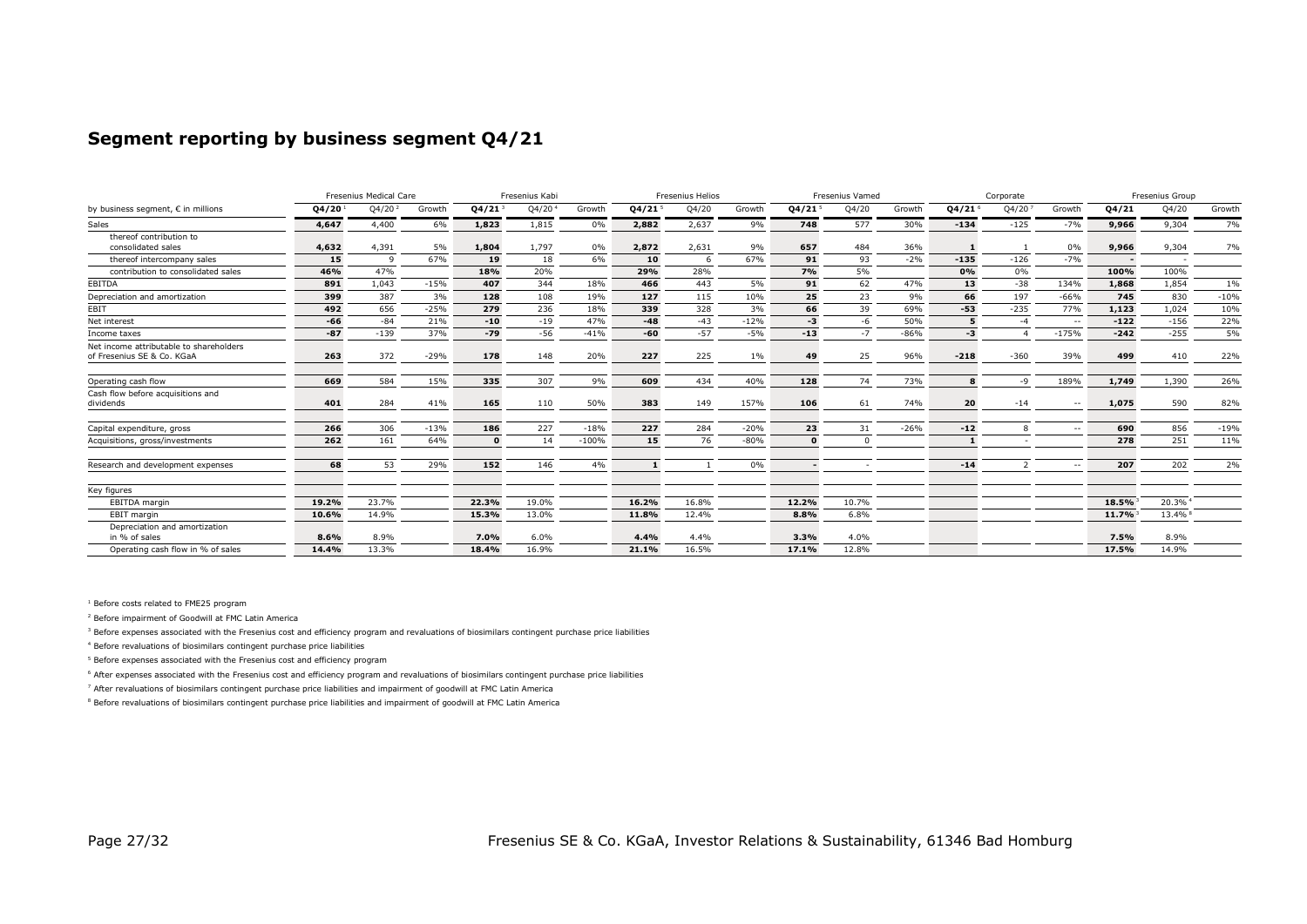### **Segment reporting by business segment FY/21**

|                                                                       |             | Fresenius Medical Care<br>Fresenius Kabi |        |              |             |        | Fresenius Helios         |                |        | <b>Fresenius Vamed</b>   |             | Corporate     |                          |                | Fresenius Group |             |             |        |
|-----------------------------------------------------------------------|-------------|------------------------------------------|--------|--------------|-------------|--------|--------------------------|----------------|--------|--------------------------|-------------|---------------|--------------------------|----------------|-----------------|-------------|-------------|--------|
| by business seament. € in millions                                    | $01 - 4/21$ | $01 - 4/20$                              | Growth | $Q1 - 4/21$  | $01 - 4/20$ | Growth | $Q1 - 4/21$ <sup>5</sup> | $O1 - 4/20$    | Growth | $Q1 - 4/21$ <sup>5</sup> | $Q1 - 4/20$ | Growth        | $Q1 - 4/21$ <sup>6</sup> | $Q1 - 4/20$    | Growth          | $Q1 - 4/21$ | $Q1 - 4/20$ | Growth |
| Sales                                                                 | 17,619      | 17,859                                   | $-1\%$ | 7,193        | 6,976       | 3%     | 10,891                   | 9,818          | 11%    | 2,297                    | 2,068       | 11%           | $-480$                   | $-444$         | $-8%$           | 37,520      | 36,277      | 3%     |
| thereof contribution to                                               |             |                                          |        |              |             |        |                          |                |        |                          |             |               |                          |                |                 |             |             |        |
| consolidated sales                                                    | 17,570      | 17,819                                   | $-1\%$ | 7,126        | 6,916       | 3%     | 10,862                   | 9,798          | 11%    | 1,960                    | 1,742       | 13%           |                          | 2              | 0%              | 37,520      | 36,277      | 3%     |
| thereof intercompany sales                                            | 49          | 40                                       | 23%    | 67           | 60          | 12%    | 29                       | 20             | 45%    | 337                      | 326         | 3%            | $-482$                   | $-446$         | $-8%$           |             |             |        |
| contribution to consolidated sales                                    | 47%         | 49%                                      |        | 19%          | 19%         |        | 29%                      | 27%            |        | 5%                       | 5%          |               | 0%                       | 0%             |                 | 100%        | 100%        |        |
| EBITDA                                                                | 3,501       | 4,090                                    | $-14%$ | 1,601        | 1,490       | 7%     | 1,600                    | 1,470          | 9%     | 191                      | 113         | 69%           | $-68$                    | $-63$          | $-8%$           | 6,825       | 7,100       | $-4%$  |
| Depreciation and amortization                                         | 1,586       | 1,591                                    | 0%     | 448          | 395         | 13%    | 473                      | 445            | 6%     | 90                       | 84          | 7%            | 70                       | 200            | $-65%$          | 2,667       | 2,715       | $-2%$  |
| <b>EBIT</b>                                                           | 1,915       | 2.499                                    | $-23%$ | 1,153        | 1,095       | 5%     | 1,127                    | 1,025          | 10%    | 101                      | 29          | $\sim$ $\sim$ | $-138$                   | $-263$         | 48%             | 4,158       | 4,385       | $-5%$  |
| Net interest                                                          | $-280$      | $-368$                                   | 24%    | $-58$        | $-82$       | 29%    | $-184$                   | $-180$         | $-2%$  | $-10$                    | $-20$       | 50%           | 26                       | -9             | $\sim$          | $-506$      | $-659$      | 23%    |
| Income taxes                                                          | $-367$      | $-501$                                   | 27%    | $-259$       | $-239$      | $-8%$  | $-199$                   | $-171$         | $-16%$ | $-20$                    | $-4$        | $\sim$        | 12                       | 12             | 0%              | $-833$      | $-903$      | 8%     |
| Net income attributable to shareholders<br>of Fresenius SE & Co. KGaA | 1,018       | 1.359                                    | $-25%$ | 778          | 730         | 7%     | 728                      | 666            | 9%     | 67                       |             | $\sim$ $\sim$ | $-773$                   | $-1,050$       | 26%             | 1,818       | 1,707       | 7%     |
| Operating cash flow                                                   | 2,489       | 4,233                                    | $-41%$ | 1,203        | 1,143       | 5%     | 1,204                    | 1,149          | 5%     | 151                      | 78          | 94%           | 31                       | $-54$          | 157%            | 5,078       | 6,549       | $-22%$ |
| Cash flow before acquisitions<br>and dividends                        | 1,660       | 3,197                                    | $-48%$ | 659          | 450         | 46%    | 637                      | 609            | 5%     | 72                       |             | $\sim$        | 33                       | $-75$          | 144%            | 3,061       | 4,183       | $-27%$ |
| <b>Total assets</b>                                                   | 34,367      | 31,689                                   | 8%     | 14,698       | 13,591      | 8%     | 20,891                   | 19,241         | 9%     | 2,795                    | 2,716       | 3%            | $-789$                   | $-591$         | $-34%$          | 71,962      | 66,646      | 8%     |
| Debt                                                                  | 13,320      | 12,380                                   | 8%     | 4,159        | 4,181       | $-1%$  | 8,059                    | 7,472          | 8%     | 721                      | 686         | 5%            | 896                      | 1,194          | $-25%$          | 27,155      | 25,913      | 5%     |
| Other operating liabilities                                           | 6,199       | 6,192                                    | $0\%$  | 3,250        | 3,225       | $1\%$  | 3,176                    | 2,585          | 23%    | 994                      | 933         | 7%            | 385                      | 385            | 0%              | 14,004      | 13,320      | 5%     |
| Capital expenditure, gross                                            | 854         | 1,052                                    | $-19%$ | 532          | 687         | $-23%$ | 568                      | 541            | 5%     | 80                       | 95          | $-16%$        | $-2$                     | 23             | $-109%$         | 2,032       | 2,398       | $-15%$ |
| Acquisitions, gross/investments                                       | 628         | 407                                      | 55%    | $\mathbf{1}$ | 31          | $-97%$ | 453                      | 459            | $-1\%$ |                          |             | $-83%$        |                          | $-1$           | $\sim$ $\sim$   | 1,085       | 902         | 20%    |
| Research and development expenses                                     | 221         | 194                                      | 14%    | 595          | 553         | 8%     | з                        | $\overline{2}$ | 50%    |                          |             |               | $-14$                    | $\overline{2}$ | $\sim$ $\sim$   | 805         | 751         | 7%     |
| Employees<br>(per capita on balance sheet date)                       | 130,251     | 133,129                                  | $-2%$  | 41,397       | 40,519      |        | 2% 123,484               | 116,952        | 6%     | 19,721                   | 19,414      | 2%            | 1,225                    | 1,255          | $-2\%$          | 316,078     | 311,269     | 2%     |
| Key figures                                                           |             |                                          |        |              |             |        |                          |                |        |                          |             |               |                          |                |                 |             |             |        |
| <b>EBITDA</b> margin                                                  | 19.9%       | 22.9%                                    |        | 22.3%        | 21.4%       |        | 14.7%                    | 15.0%          |        | 8.3%                     | 5.5%        |               |                          |                |                 | 18.3%       | 19.7%       |        |
| <b>EBIT</b> margin                                                    | 10.9%       | 14.0%                                    |        | 16.0%        | 15.7%       |        | 10.3%                    | 10.4%          |        | 4.4%                     | 1.4%        |               |                          |                |                 | 11.3%       | 12.7%       |        |
| Depreciation and amortization<br>in % of sales                        | 9.0%        | 8.9%                                     |        | 6.2%         | 5.7%        |        | 4.3%                     | 4.5%           |        | 3.9%                     | 4.1%        |               |                          |                |                 | 7.1%        | 7.5%        |        |
| Operating cash flow in % of sales                                     | 14.1%       | 23.7%                                    |        | 16.7%        | 16.4%       |        | 11.1%                    | 11.7%          |        | 6.6%                     | 3.8%        |               |                          |                |                 | 13.5%       | 18.1%       |        |
| <b>ROOA</b>                                                           | 6.2%        | 8.2%                                     |        | 9.4%         | 9.2%        |        | 5.9%                     | 5.7%           |        | 4.3%                     | 1.3%        |               |                          |                |                 | 6.5%        | 7.3% 10     |        |

<sup>1</sup> Before costs related to FME25 program

<sup>2</sup> Before impairment of Goodwill at FMC Latin America

<sup>3</sup> Before expenses associated with the Fresenius cost and efficiency program and revaluations of biosimilars contingent purchase price liabilities

<sup>4</sup> Before revaluations of biosimilars contingent purchase price liabilities

<sup>5</sup> Before expenses associated with the Fresenius cost and efficiency program

<sup>6</sup> After expenses associated with the Fresenius cost and efficiency program and revaluations of biosimilars contingent purchase price liabilities

<sup>7</sup> After revaluations of biosimilars contingent purchase price liabilities and impairment of Goodwill at FMC Latin America

<sup>8</sup> Before revaluations of biosimilars contingent purchase price liabilities and impairment of Goodwill at FMC Latin America

<sup>9</sup> The underlying pro forma EBIT does not include expenses associated with the Fresenius cost and efficiency program and revaluations of biosimilars contingent purchase price liabilities.

<sup>10</sup> The underlying pro forma EBIT does not include revaluations of biosimilars contingent purchase price liabilities and impairment of Goodwill at FMC Latin America.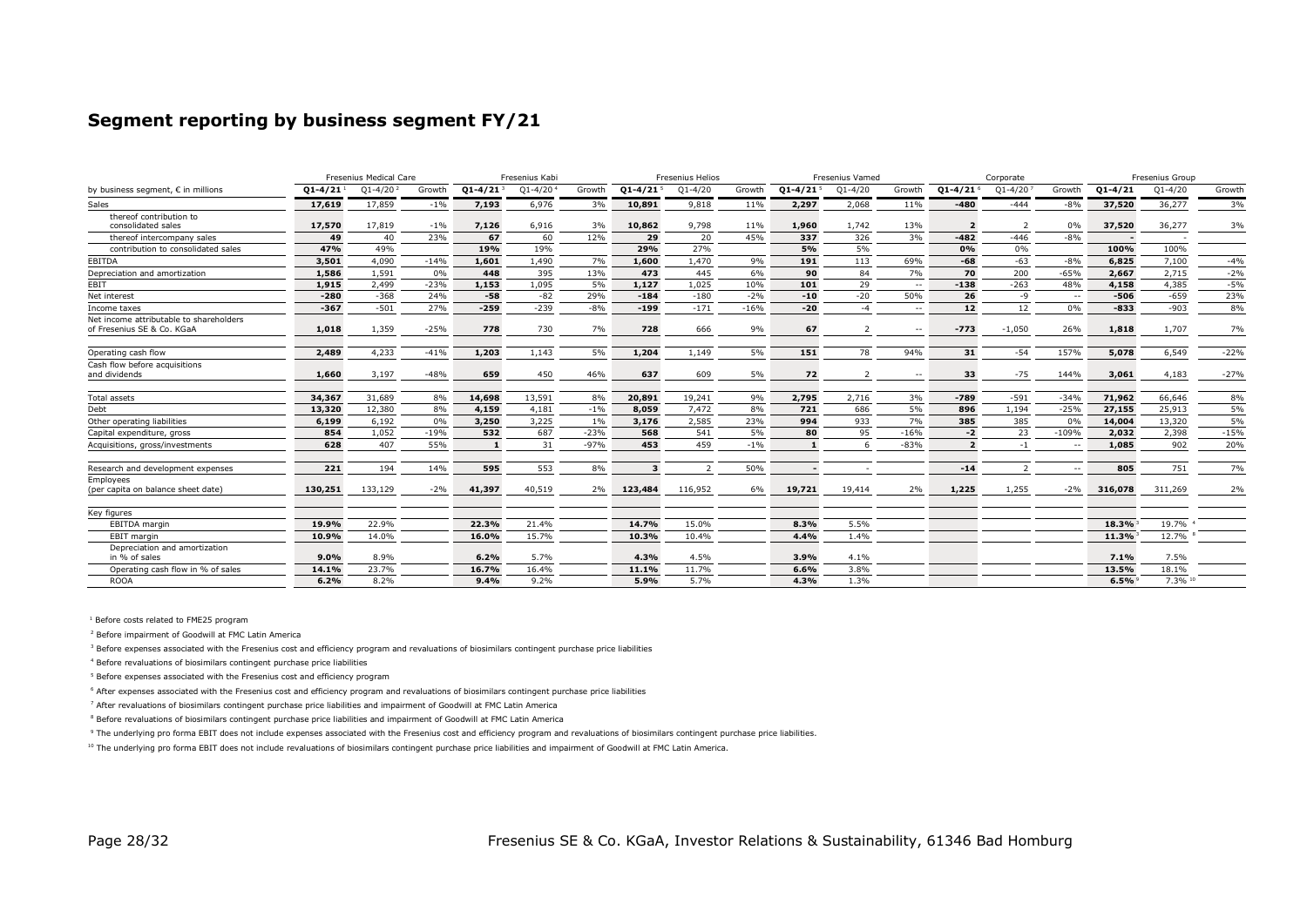# **Sales by business segment**

| <b>Total</b>            | 9,966 | 9,304 | 7%     | 2%                                 | 5%                             | 4%                      | 1%                                    | 100%                    |
|-------------------------|-------|-------|--------|------------------------------------|--------------------------------|-------------------------|---------------------------------------|-------------------------|
| Fresenius Vamed         | 748   | 577   | 30%    | 1%                                 | 29%                            | 29%                     | $0\%$                                 | 7%                      |
| <b>Fresenius Helios</b> | 2,882 | 2.637 | 9%     | $0\%$                              | 9%                             | 5%                      | 4%                                    | 29%                     |
| Fresenius Kabi          | 1,823 | 1,815 | $0\%$  | 2%                                 | $-2%$                          | $-1\%$                  | $-1\%$                                | 18%                     |
| Fresenius Medical Care  | 4,647 | 4,400 | 6%     | 3%                                 | 3%                             | 2%                      | 1%                                    | 46%                     |
| $\epsilon$ in millions  | 04/21 | 04/20 | Growth | Currency<br>translation<br>effects | Growth at<br>constant<br>rates | Organic<br>sales growth | Acquisitions /<br><b>Divestitures</b> | % of total<br>sales $1$ |

| $\epsilon$ in millions        | $01 - 4/21$ | $O1 - 4/20$ | Growth | Currency<br>translation<br>effects | Growth at<br>constant<br>rates | Organic<br>sales growth | Acquisitions /<br>Divestitures | % of total<br>sales $1$ |
|-------------------------------|-------------|-------------|--------|------------------------------------|--------------------------------|-------------------------|--------------------------------|-------------------------|
| <b>Fresenius Medical Care</b> | 17,619      | 17,859      | $-1%$  | $-3%$                              | 2%                             | 1%                      | $1\%$                          | 47%                     |
| Fresenius Kabi                | 7,193       | 6,976       | 3%     | $-1%$                              | 4%                             | 4%                      | $0\%$                          | 19%                     |
| <b>Fresenius Helios</b>       | 10,891      | 9,818       | 11%    | 0%                                 | 11%                            | 7%                      | 4%                             | 29%                     |
| Fresenius Vamed               | 2,297       | 2,068       | 11%    | 0%                                 | 11%                            | 11%                     | $0\%$                          | 5%                      |
| <b>Total</b>                  | 37,520      | 36,277      | 3%     | $-2%$                              | 5%                             | 4%                      | 1%                             | 100%                    |

 $<sup>1</sup>$  Related to the respective external sales of the business segments. Consolidation effects and corporate entities are</sup> not taken into account. Therefore, aggregation to total Group sales is not possible.

# **Group sales by region**

| $\epsilon$ in millions | 04/21 | Q4/20 | Growth | Currency<br>translation<br>effects | Growth at<br>constant<br>rates | Organic<br>sales growth | Acquisitions /<br>divestitures | % of total<br>sales |
|------------------------|-------|-------|--------|------------------------------------|--------------------------------|-------------------------|--------------------------------|---------------------|
| North America          | 3,757 | 3,518 | 7%     | 5%                                 | 2%                             | 1%                      | $1\%$                          | 38%                 |
| Europe                 | 4,445 | 4,205 | 6%     | $0\%$                              | 6%                             | 4%                      | 2%                             | 44%                 |
| Asia-Pacific           | 1,080 | 1,058 | 2%     | 3%                                 | $-1\%$                         | $-1\%$                  | $0\%$                          | 11%                 |
| Latin America          | 494   | 405   | 22%    | $-5%$                              | 27%                            | 25%                     | 2%                             | 5%                  |
| Africa                 | 190   | 118   | 61%    | 3%                                 | 58%                            | 58%                     | 0%                             | 2%                  |
| <b>Total</b>           | 9,966 | 9,304 | 7%     | 2%                                 | 5%                             | 4%                      | 1%                             | 100%                |

| <b>Total</b>           | 37,520      | 36,277      | 3%     | $-2%$                              | 5%                             | 4%                      | 1%                             | 100%                |
|------------------------|-------------|-------------|--------|------------------------------------|--------------------------------|-------------------------|--------------------------------|---------------------|
| Africa                 | 501         | 392         | 28%    | 3%                                 | 25%                            | 25%                     | 0%                             | $1\%$               |
| Latin America          | 1,830       | 1,566       | 17%    | $-11%$                             | 28%                            | 24%                     | 4%                             | 5%                  |
| Asia-Pacific           | 3,938       | 3,705       | 6%     | $0\%$                              | 6%                             | 6%                      | 0%                             | 11%                 |
| Europe                 | 16,888      | 15,813      | 7%     | $0\%$                              | 7%                             | 5%                      | 2%                             | 45%                 |
| North America          | 14,363      | 14,801      | $-3%$  | $-3%$                              | 0%                             | $-1\%$                  | $1\%$                          | 38%                 |
| $\epsilon$ in millions | $01 - 4/21$ | $Q1 - 4/20$ | Growth | Currency<br>translation<br>effects | Growth at<br>constant<br>rates | Organic<br>sales growth | Acquisitions /<br>divestitures | % of total<br>sales |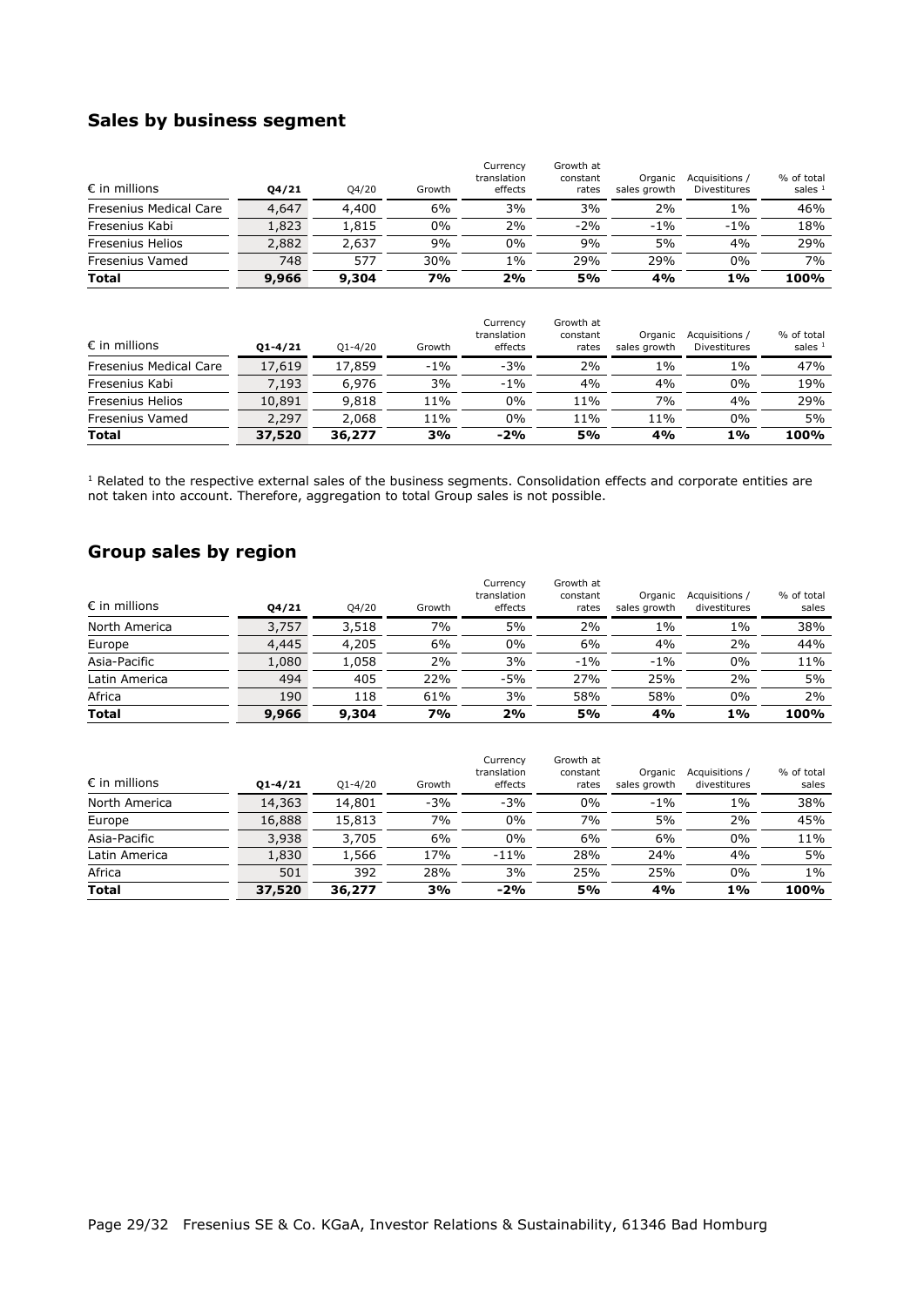# **Statement of Financial Position Business Segments**

# **Fresenius Medical Care**

| $\epsilon$ in millions                     | Dec. 31, 2021 | Dec. 31, 2020 | Growth |
|--------------------------------------------|---------------|---------------|--------|
| Assets                                     |               |               |        |
| Trade accounts receivables                 | 3,406         | 3,153         | 8%     |
| Inventories                                | 2,038         | 1,895         | 8%     |
| Property, plant and equipment              | 4,235         | 4,057         | 4%     |
| Goodwill and other intangible assets       | 15,821        | 14,340        | 10%    |
| Right-of-use-assets                        | 4,316         | 4,130         | 5%     |
| Other assets                               | 4,551         | 4,114         | 11%    |
| Total assets                               | 34,367        | 31,689        | 8%     |
| <b>Liabilities</b>                         |               |               |        |
| Debt                                       | 13,243        | 12,363        | 7%     |
| thereof lease liabilities                  | 4,750         | 4,492         | 6%     |
| Other liabilities                          | 7,145         | 6,995         | 2%     |
| Total shareholder's equity                 | 13,979        | 12,331        | 13%    |
| Total liabilities and shareholder's equity | 34,367        | 31,689        | 8%     |

### **Fresenius Kabi**

| $\epsilon$ in millions                     | Dec. 31, 2021 | Dec. 31, 2020 | Growth |
|--------------------------------------------|---------------|---------------|--------|
| <b>Assets</b>                              |               |               |        |
| Trade accounts receivables                 | 853           | 876           | $-3%$  |
| Inventories                                | 1,843         | 1,722         | 7%     |
| Property, plant and equipment              | 2,951         | 2,660         | 11%    |
| Goodwill and other intangible assets       | 6,534         | 6,221         | 5%     |
| Right-of-use-assets                        | 330           | 342           | $-4%$  |
| Other assets                               | 2,187         | 1,770         | 24%    |
| Total assets                               | 14,698        | 13,591        | 8%     |
|                                            |               |               |        |
| <b>Liabilities</b>                         |               |               |        |
| Debt                                       | 452           | 489           | $-8%$  |
| thereof lease liabilities                  | 362           | 366           | $-1\%$ |
| Other liabilities                          | 7,112         | 7,080         | $0\%$  |
| Total shareholder's equity                 | 7,134         | 6,022         | 18%    |
| Total liabilities and shareholder's equity | 14,698        | 13,591        | 8%     |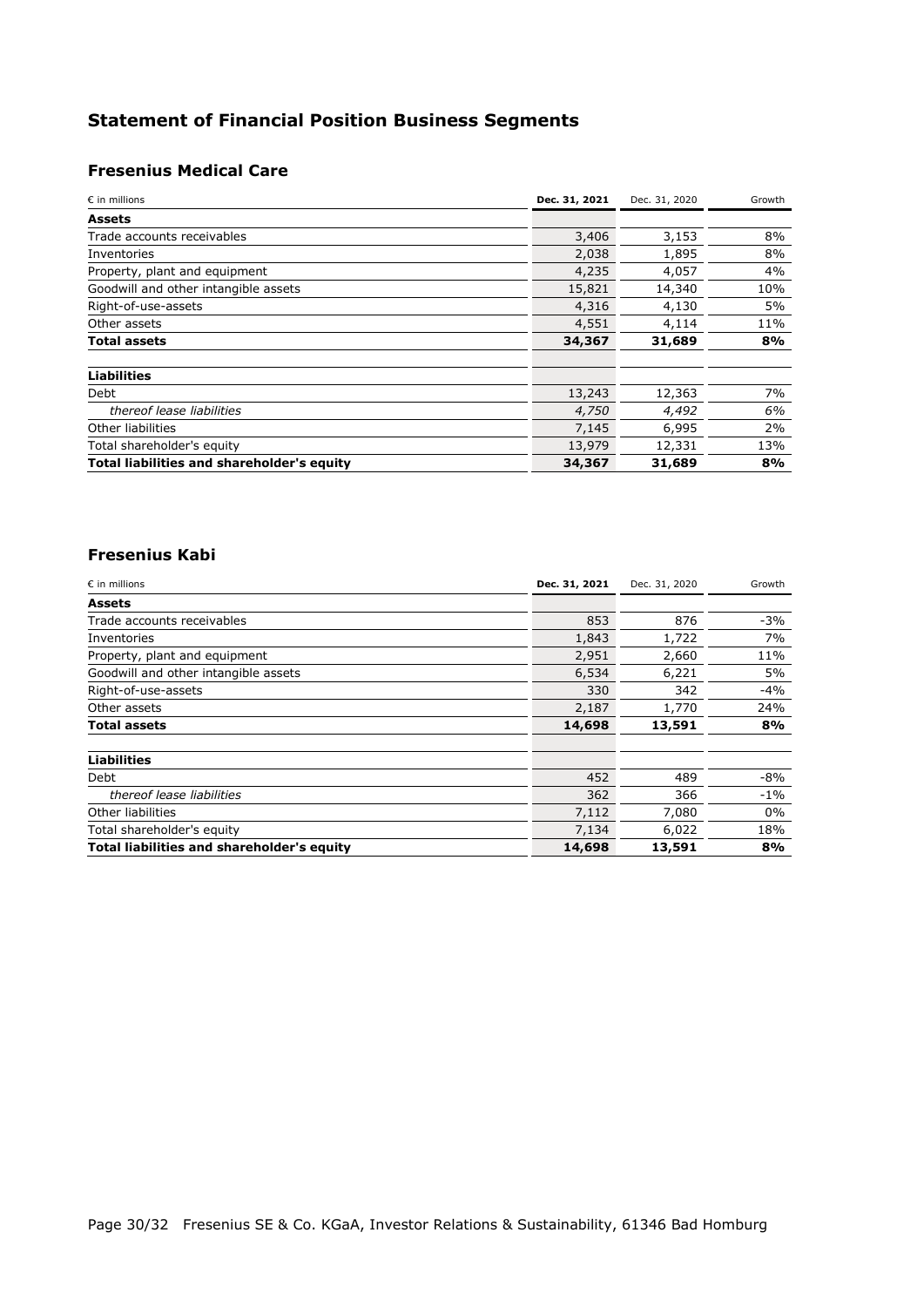# **Fresenius Helios**

| $\epsilon$ in millions                     | Dec. 31, 2021 | Dec. 31, 2020 | Growth |
|--------------------------------------------|---------------|---------------|--------|
| <b>Assets</b>                              |               |               |        |
| Trade accounts receivables                 | 2,330         | 2,507         | $-7%$  |
| Inventories                                | 239           | 225           | 6%     |
| Property, plant and equipment              | 4,707         | 4,534         | 4%     |
| Goodwill and other intangible assets       | 10,038        | 9,421         | 7%     |
| Right-of-use-assets                        | 1,004         | 909           | 10%    |
| Other assets                               | 2,573         | 1,645         | 56%    |
| Total assets                               | 20,891        | 19,241        | 9%     |
| <b>Liabilities</b>                         |               |               |        |
| Debt                                       | 1,181         | 1,089         | 8%     |
| thereof lease liabilities                  | 1,107         | 1,008         | 10%    |
| Other liabilities                          | 10,530        | 9,448         | 11%    |
| Total shareholder's equity                 | 9,180         | 8,704         | 5%     |
| Total liabilities and shareholder's equity | 20,891        | 19,241        | 9%     |

#### **Fresenius Vamed**

| $\epsilon$ in millions                     | Dec. 31, 2021 | Dec. 31, 2020 | Growth |
|--------------------------------------------|---------------|---------------|--------|
| <b>Assets</b>                              |               |               |        |
| Trade accounts receivables                 | 457           | 401           | 14%    |
| Inventories                                | 87            | 80            | 9%     |
| Property, plant and equipment              | 498           | 461           | 8%     |
| Goodwill and other intangible assets       | 324           | 322           | $1\%$  |
| Right-of-use-assets                        | 478           | 442           | 8%     |
| Other assets                               | 951           | 1,010         | $-6%$  |
| Total assets                               | 2,795         | 2,716         | 3%     |
| <b>Liabilities</b>                         |               |               |        |
| Debt                                       | 538           | 500           | 8%     |
| thereof lease liabilities                  | 490           | 453           | 8%     |
| Other liabilities                          | 1,201         | 1,162         | 3%     |
| Total shareholder's equity                 | 1,056         | 1,054         | $0\%$  |
| Total liabilities and shareholder's equity | 2,795         | 2,716         | 3%     |